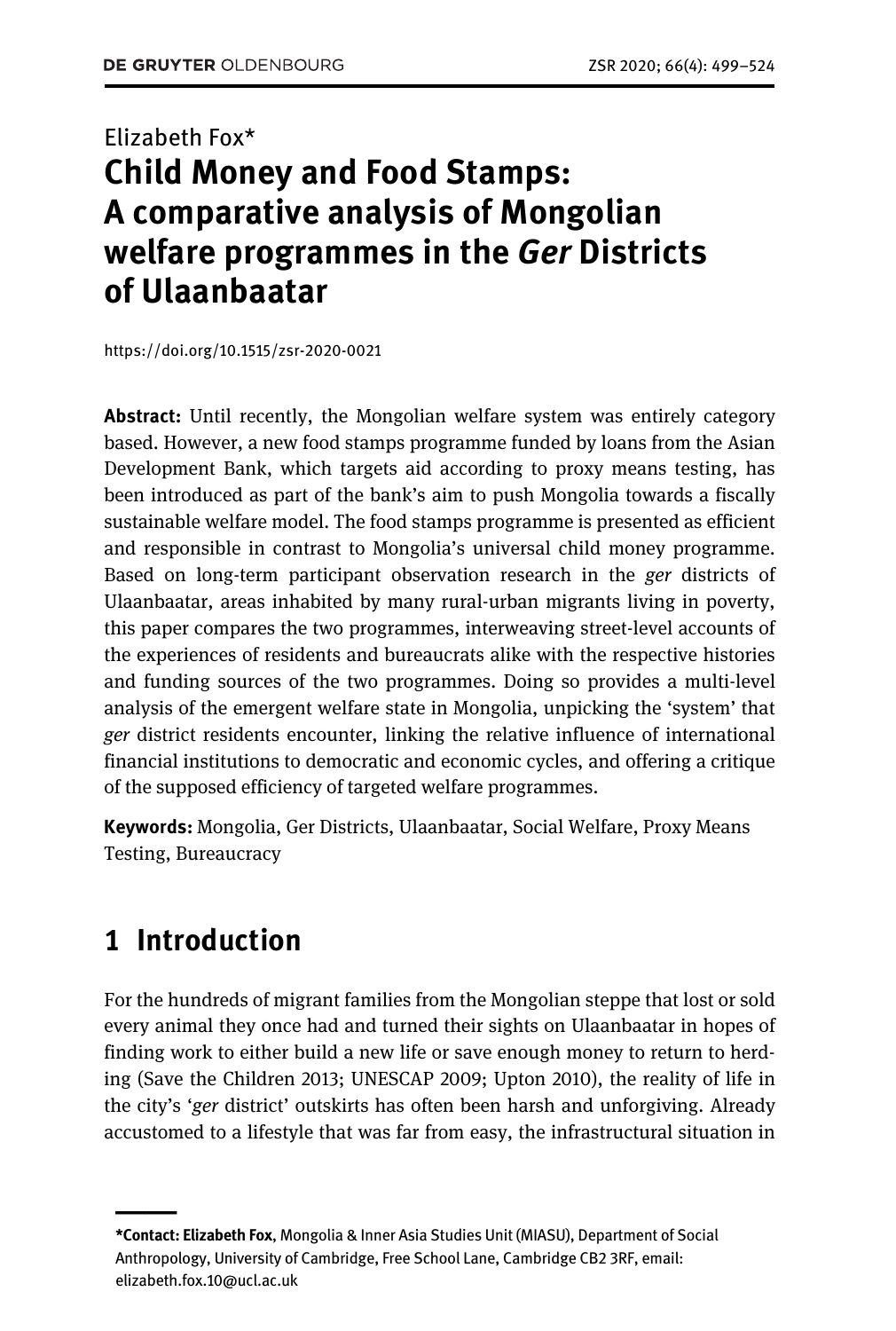these city outskirts has nevertheless proved challenging for Mongolia's internal migrants (IOM 2018; Terbish/Rawsthorne 2016). Homes in the *ger* district are not connected to the city centre's water and waste supply lines. Families therefore collect water by hand from local kiosk delivery stations, left to find their own way to move heavy drums along the unpaved roads and up mountainsides (Kamata et al. 2010: 25). *Ger* district dwellers are also left to construct their own long-drop latrines, leading to issues regarding sanitation and contamination of ground water (Kamata et al. 2010: 27). Most importantly, however, in this, the coldest capital city in the world, where winter temperatures regularly drop to - 30 degrees centigrade, *ger* districts are not connected to the city's central heating network. In the countryside, *gers*<sup>1</sup> and *baishin*<sup>2</sup> are usually heated by burning dried dung (*argul*) collected from herd animals, or wood, but in the city, without herds and with a steady supply of relatively cheap coal, *ger* districts have become an incredible source of air pollution. Outdoor air quality in Ulaanbaatar remains at levels designated by the UN as dangerous or hazardous for almost the entire winter, and the fine particulate matter produced by home stoves exposes *ger* district residents to extremely poor-quality air indoors as well (UNICEF 2016, 2017).<sup>3</sup>

Equally challenging for former countryside dwellers is the loss of purpose and cultural prestige that can accompany the material losses they have experienced. To be a herder in Mongolia is a hard but highly respected way of life (Sneath 2006); to be one of the countless faces of the *ger* districts is not only to struggle, but to suffer the distain of the urban elites who consider the smokeblackened *gers* that ring their apartments a blight on *their* city (Fox 2019a: 95– 96). Recent rural-urban migrants struggle to find paid employment that can sustain households incorporating multiple generations, even as kindergarten and school classes overflow, limiting the future opportunities of *ger* district children (IOM 2018: 22). And yet, whether left with little option due to the collapse of rural livelihoods, or drawn to the opportunities for education and employment that others seem to somehow access in the city (Bruun 2006), over the last 30 years rural families have continued to make the transition to urban life.

<sup>————&</sup>lt;br>|-<br>| **1** "The term *ger* describes a traditional dwelling used by Mongolian people throughout history and is one of the oldest types of tenancy in the world" (Terbish/Rawsthorne 2016: 93).

**<sup>2</sup>** Houses made of brick and/or wood.

**<sup>3</sup>** In 2019, the government of Mongolia introduced a complete ban on raw coal in Ulaanbaatar. Coal was replaced with a form of 'processed coal' and subsidised so that it was the same price as regular coal. The result was extraordinary. Citizens of Ulaanbaatar were amazed at the reduction in visible air pollution and *ger* district residents reported that the coal was much more efficient to burn.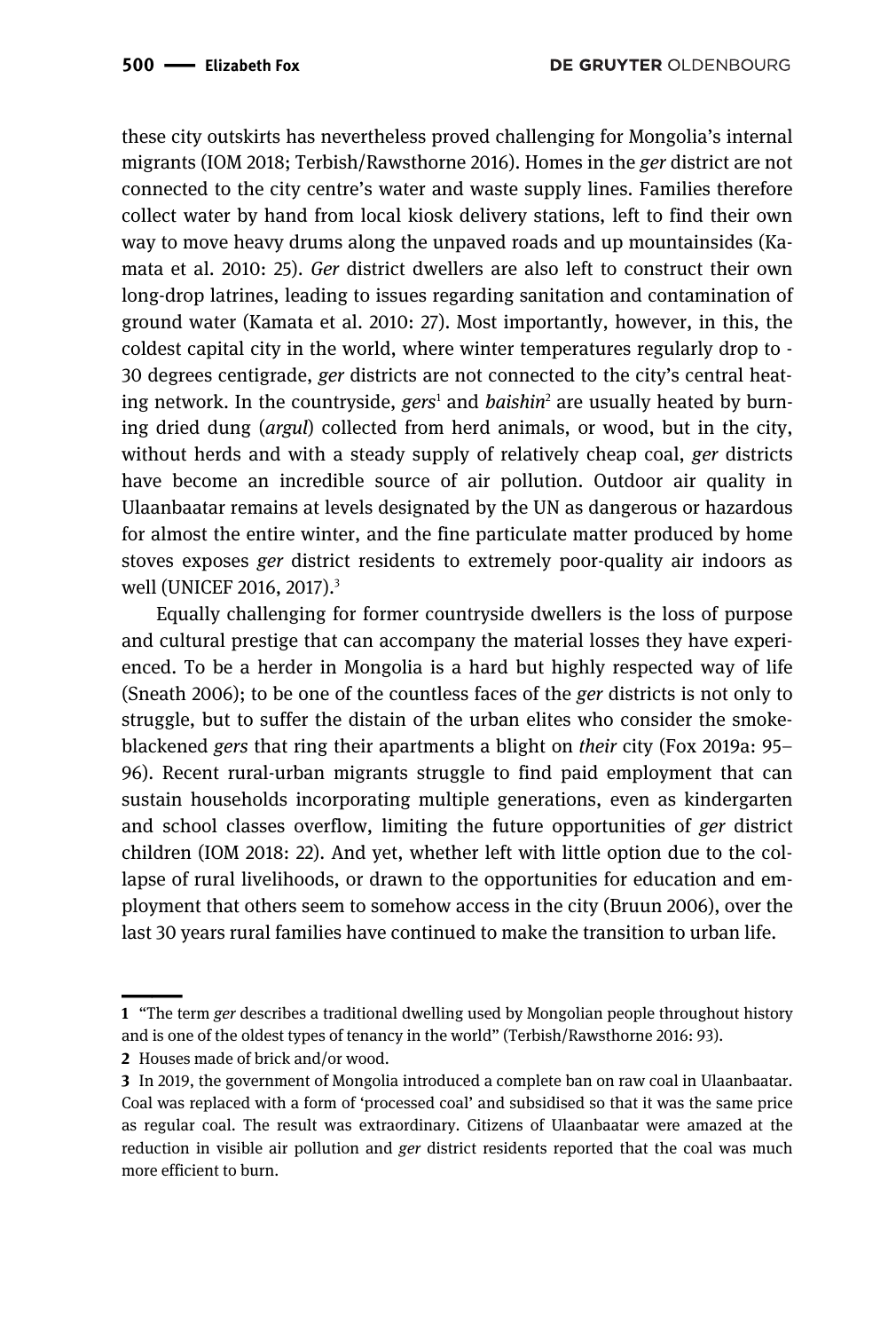Following the end of socialist-era restrictions on internal migration, ruralurban migration, especially to the capital, was inadvertently incentivised by a series of laws that privatised urban land for residential and family use (Kamata et al. 2010: 15), and eventually, in 2002, entitled all citizens to a 0.07 hectare plot in the capital (Byambadorj et al. 2011: 170; Miller 2017). As Mongolians already have a portable form of dwelling – the *ger* – many families sold any remaining animals and moved their *gers* to the city. Establishing new fenced homesteads (*hashaa*) on the unclaimed land on the outskirts of the city and negotiating the complex but flexible legal property regimes for registering their homes, either before or after their occupation, rural-urban migrants have expanded the city's borders at an exponential rate (Byambadorj et al. 2011). Named for their distinctive architectural form, the *ger* districts now stretch out across Ulaanbaatar's valleys and mountainsides, encircling the city centre to the west, north and east (Park et al. 2019).

Although referred to as 'informal settlements' by some academics and development professionals, *ger* districts are differentiated from most UN-defined informal settlements by their cultural history and legal status (Byambadorj et al. 2011: 166-167; Fox 2019a; Terbish/Rawsthorne 2016: 93). Most of the migrant residents in Ulaanbaatar have rights to their homes and land and many have constructed wooden or brick houses (*baishin*) alongside their *gers*. Therefore, unlike in the case of other non-legal settlements, the government of Mongolia has had little legal recourse to slow their expansion. Instead, as many *ger* district residents feel, successive governments have developed unwritten policies of neglect towards these areas, as they are not provided with the urban infrastructure of the city centre.<sup>4</sup> Furthermore, from 2017 the government decided to stop issuing residency permits to new arrivals, nominally banning migration to Ulaanbaatar until 2020 (IOM 2018: 36–38). This policy does not directly prevent families from moving to Ulaanbaatar but does restrict them from formalising their migration. Unregistered migrant households are "nearly 20 percentage points more likely to report having difficulties at destination compared to registered households (72% to 54%)" (IOM 2018: 37) as, without a registered Ulaanbaatar address, migrants are barred from accessing vital local services, including certain residency-based social welfare services. The ban on registra-

<sup>||</sup>**4** In fact, the World Bank specifically recommends providing services to the 'fringe' *ger* areas at only the "minimum humanitarian level" due to "a major expansion of networked utilities" not "mak[ing] much economic sense" (Kamata et al. 2010: XXII). The majority of fringe *ger* district residents who report being unhappy with their current living conditions "might want to find better housing and economic opportunities elsewhere" (Kamata et al. 2010: XXI–XXII).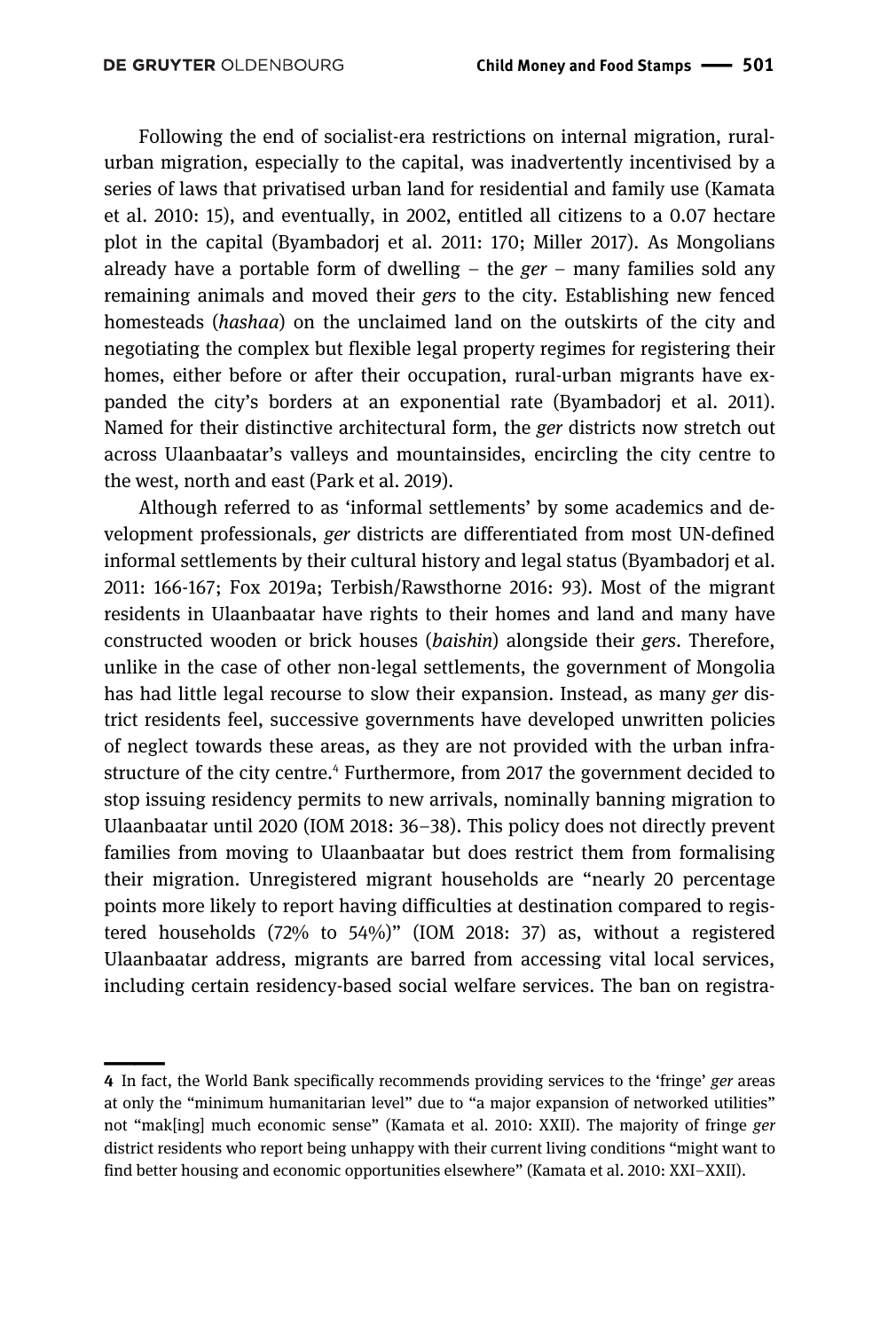tion does not stop migration, instead incorporating welfare into an assemblage of subtle barriers aimed at making urban migration a less attractive prospect (Lindskog 2014: 884; Terbish et al. 2020: 8).

# **2 Social Welfare in Migratory Contexts: The Mongolian Case**

Arguments regarding economic sustainability become especially heightened in migratory contexts where the boundaries and correspondent limits of state responsibility come under challenge (Ben-Yehoyada 2015) and where "economic and moral distinctions become difficult to separate" (Morris 2019: 80). Studies of the intersection of welfare and migration highlight issues around the real and perceived effects of migration on the welfare state (Brochmann/Dølvik 2018; Handler 2009: 87), such as anxieties over boundary-making (Freeman 1986) and the emergence of "welfare chauvinism" (Schumacher/Kersbergen 2016). Restricting access to welfare is a well-worn technique of "hostile hospitality" – "hostipitality" in Derrida's terms (2000) – applied to unwanted migrant populations (Khosravi 2009: 53). Passive 'non-policies' of neglect, "ranging from a reduction in economic support to a complete exclusion from the welfare system", are used in complement with active measures, such as detention and forced removals in order to encourage and enforce return (Valenta/Thorshaug 2011: 6). Access to welfare may even be mobilized as an 'inducement' made conditional upon migrants' cooperation with return procedures (Rosenberger/Koppes 2018).

When the migration under study is international, citizenship becomes a key status that indexes a person's access to services (Joppke 1999, 2010). And yet, even in international migration contexts, binary citizenship frameworks can fail to account for positions of partial membership. Similarly, research on welfare and social protection systems invariably reveals the social stratifications that structure access to services *among* citizens and the moral discourses according to which such lines are drawn, including, for example, that of the deserving and undeserving poor (Morgen/Maskovsky 2003; Schneider 2001).

Studies of migration and welfare highlight boundary-making practices that take place within nation states, and their intersection provides a unique anthropological viewpoint on a complex and overlooked social context: Ulaanbaatar's *ger* districts. This study therefore examines two social welfare programmes in Mongolia and the initiation of a targeted means-tested programme to Mongo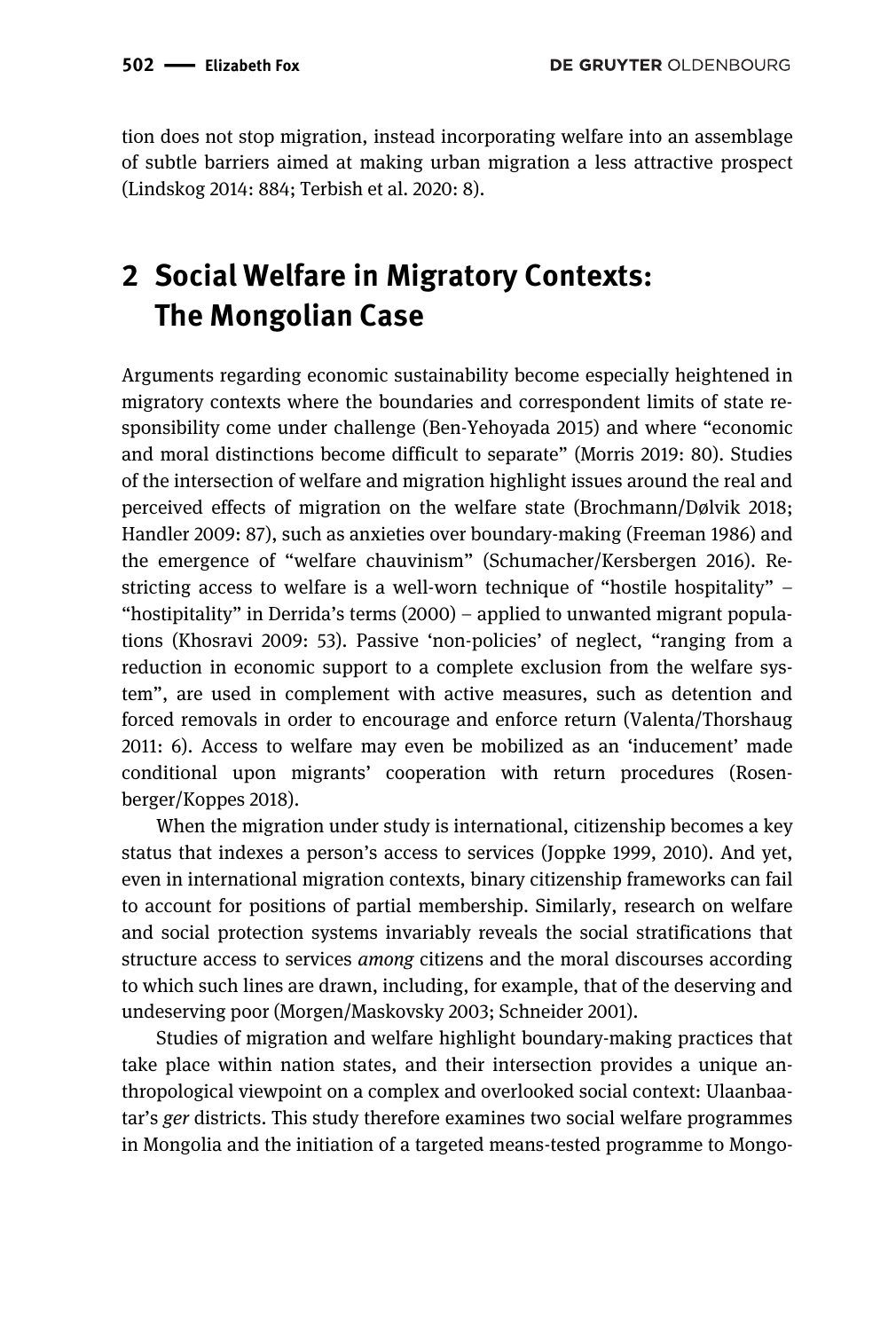lia's welfare landscape. The programmes in the spotlight are not specific to Ulaanbaatar – one is a universal allowance offered to all Mongolian children (CMP), the other is a food aid programme aimed at the poorest of the poor – but the paper focuses on the experiences of *ger* district residents, Mongolia's ruralurban migrants and the local bureaucrats that administer these social benefits. As only a very small number of studies of Mongolian social welfare have been published thus far (Dugarova 2019; Lindskog 2014; Terbish/Rawsthorne 2016; Terbish et al. 2020; Smith 2015) and ethnographic studies of low-level bureaucrats in Ulaanbaatar are also limited (Fox 2019a, 2019b; Plueckhahn/Terbish 2018), this study offers a glimpse into a distinctive, post-socialist welfare system of a unique democracy, wedged between Russia and China.

The ethnographic discussion presented in this article is drawn from six months of participant-observational fieldwork carried out in the welfare office of Aglag, an eastern *ger* district of Ulaanbaatar, conducted as a part of twenty months of residential fieldwork in the area between 2014 and 2017.<sup>5</sup> Between February and July 2016, I conducted research in the district's local government office (*horoo*), located on the first floor of a building located next to the bus terminus that contained the small police station, district health clinic, and citizen's meeting hall (all of which had separate entrances). During this period, I shadowed Ganbold, the care administrator (*halamjin mergejilten*) as an intern. I was assigned a vacant desk in the small office that housed the district's three social welfare officers: Ganbold, the district social worker (*niigemiin ajiltan*), and the labour exchange manager (*hödölmöriin mergejilten*) whose remit covered both Aglag and the neighbouring district.<sup>6</sup> Other offices in this area of the building included one administrating services for the elderly, one administering the in- and out-migrations for the area and providing 'proof of residency' certificates, a room for Ganbold's team of twenty 'sector workers' (*hesegiin ahlagchid*), a room for the cleaning staff and the private office of the local managing director.

Ganbold's office is the first point of call for Aglag residents with questions regarding their welfare status and benefits, and the office was also used as a meeting room for *horoo* staff for both formal discussions, such as those regard-

<sup>||</sup>**5** All names including that of the district are pseudonyms.

**<sup>6</sup>** When I first arrived, the desk was occupied by a young woman, an intern and Social Work student. However, she was moved to another position in the Bayanzurkh *düüreg* soon after I began. The labour exchange manager moved between the two *horoo*-s on a weekly basis. Sometimes Ganbold himself was moved on a temporary basis to other *horoo*-s to help cover their workload. During those times, he was not replaced at Aglag and citizens were advised to come back when he returned.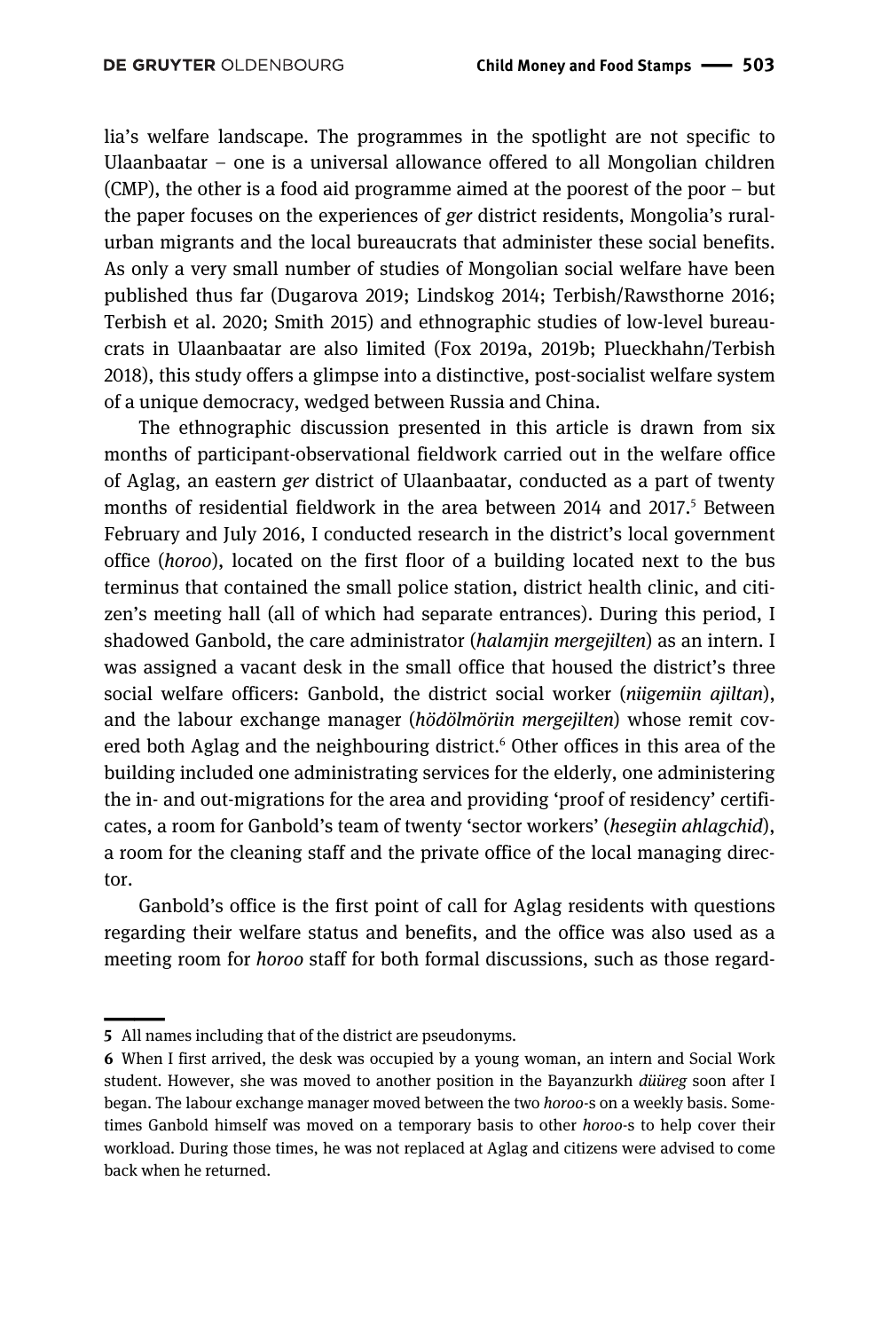ing cutting households from the food stamps programme, and informal gatherings over tea and lunch breaks.

Taking inspiration from anthropological studies of "street-level bureaucrats" (Lipsky 2010F; Dubois 2010; Herzfeld 1992), I examine the everyday experiences of care administrators and their clients in Ulaanbaatar's *ger* districts. On the level of the street, the paper describes the techniques of governance, including household surveys and home visits of Ganbold and his team, that shape the daily functioning of the system. It also provides the first analysis of the specific issues that have arisen at the level of the household and the district office following the introduction of the food stamps programme (FSP), Mongolia's flagship means-tested welfare payment. Exclusion from the FSP leads to conflicts between *ger* district residents and welfare officers, particularly when the officers are seen to 'pass the buck' and deny responsibility for the programme's implementation. Seeking to avoid simple critiques of 'the system', however, this study provides a comparative analysis of the development of the two programmes in question (the CMP and FSP), charting their histories and the domestic and international forces that have influenced their design and implementation. As such, the paper traces the funding backgrounds of each programme and uses this to interrogate the role and influence of international financial institutions on Mongolia's welfare system.

Attending to welfare in migratory contexts, such as Ulaanbaatar's *ger* districts, demands an awareness of welfare as a transnational, globalised phenomenon. As Bob Deacon and Michelle Hulse have noted:

globalisation introduces a new field of enquiry into the subject – the supranationalisation or globalisation of social policy instruments, policy and provision. This field of enquiry embraces not only the advice offered to national governments by supranational agencies, but also the capacity of these agencies to regulate economic activity in the interests of social protection (Deacon/Hulse 1997: 44).

In the case of the Mongolia, there is clearly an ongoing power struggle between international financial institutions (IFIs) and successive Mongolian governments, as each seeks to control welfare system's present and future development. This paper demonstrates that Mongolia's democracy plays a pivotal role in this struggle, as politicians court voters with promises of welfare reform or expansion – while, on the other side, IFIs render loans and debts as metaphorical carrots and sticks to push Mongolia towards greater welfare 'efficiency'.

The effects of such power struggles at the level of international organisations and domestic politics on the everyday life of citizens, however, are often overlooked. As Paul Stubbs has argued, "literature on globalisation and social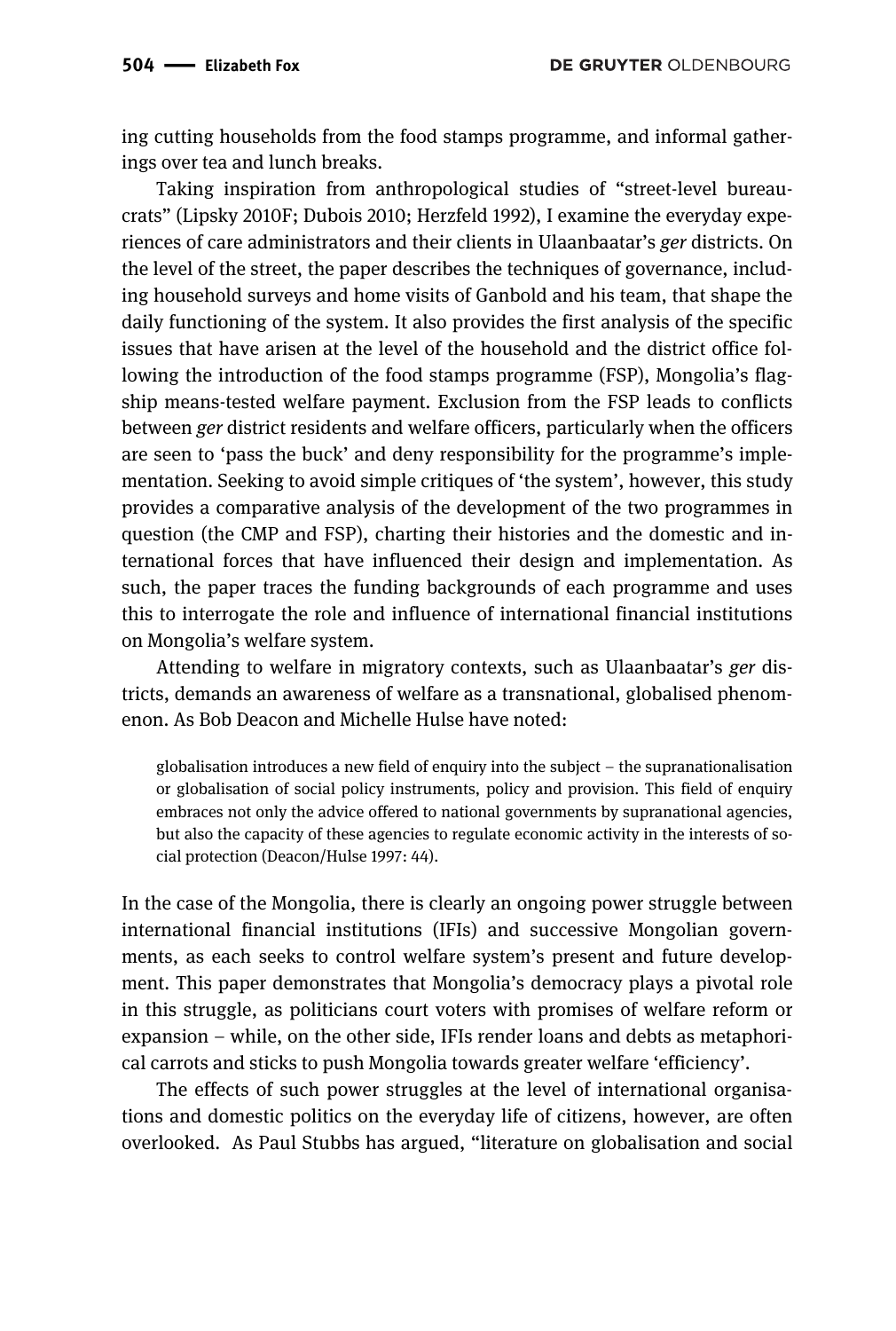policy (cf. Deacon et al. 1997) has focused little on the interconnections between the different levels at which policy is made; much less the impacts on, and interactions with, welfare subjects" (Stubbs 2002: 362). This paper therefore constitutes an answer to calls to integrate street-level ethnographic perspectives with the effects of social policy globalisation in the Mongolian case, examining the FSP and the CMP programmes across the scales of international activity, domestic politics, and local interactions. This broad perspective demonstrates the extent to which bureaucratic actors, infrastructures and discourses are interlinked and offers an ethnographic critique of the concept of efficiency integral to mechanisms such as proxy means testing (PMT).

## **3 Discourses of Corruption, Dependency and Discontent**

Mongolia's seventy years as a socialist satellite of the Soviet Union remain a part of people's living memory. During those years, employment provided the foundation for the country's 'welfare' system, with workers assigned jobs in the city in factories, state enterprises, and cultural establishments, or roles in rural agricultural and farming collectives (Gochoosuren 2013). In the present era, known as "the age of the market" (*zah zeeliin üye*) (Wheeler 2004), the welfare system consists almost exclusively of a combination of pensions and benefits that are awarded according to categories of merit or vulnerability. For many in the *ger* districts, these benefits are a vital and significant portion of household income; Mongolia's welfare system is recognised as being generally pro-poor: the poorest 20 percent of the population receive 34 percent of total social welfare transfers (World Bank 2015: 12). However, while popular support for certain merit-based benefits – such as that awarded to the "Elderly with State Merits" – continues, as the country's economic growth has slowed over recent years, the migrants of the *ger* district have become increasingly viewed as undeserving recipients who have become dependent on "hand-outs" (Yeung and Howes 2015: 23). Furthermore, as a series of scandals regarding the misappropriation of public funds – such as the infamous small and medium enterprise (SME) affair that revealed elected officials to have shamelessly channelled almost 1.3 million USD in government loans to family and friends (The Diplomat 2018) – have continued to erode public confidence in government accountability, welfare becomes a site of suspicion: how can the population be sure that only the neediest are receiving aid when examples of corruption pervade elsewhere in state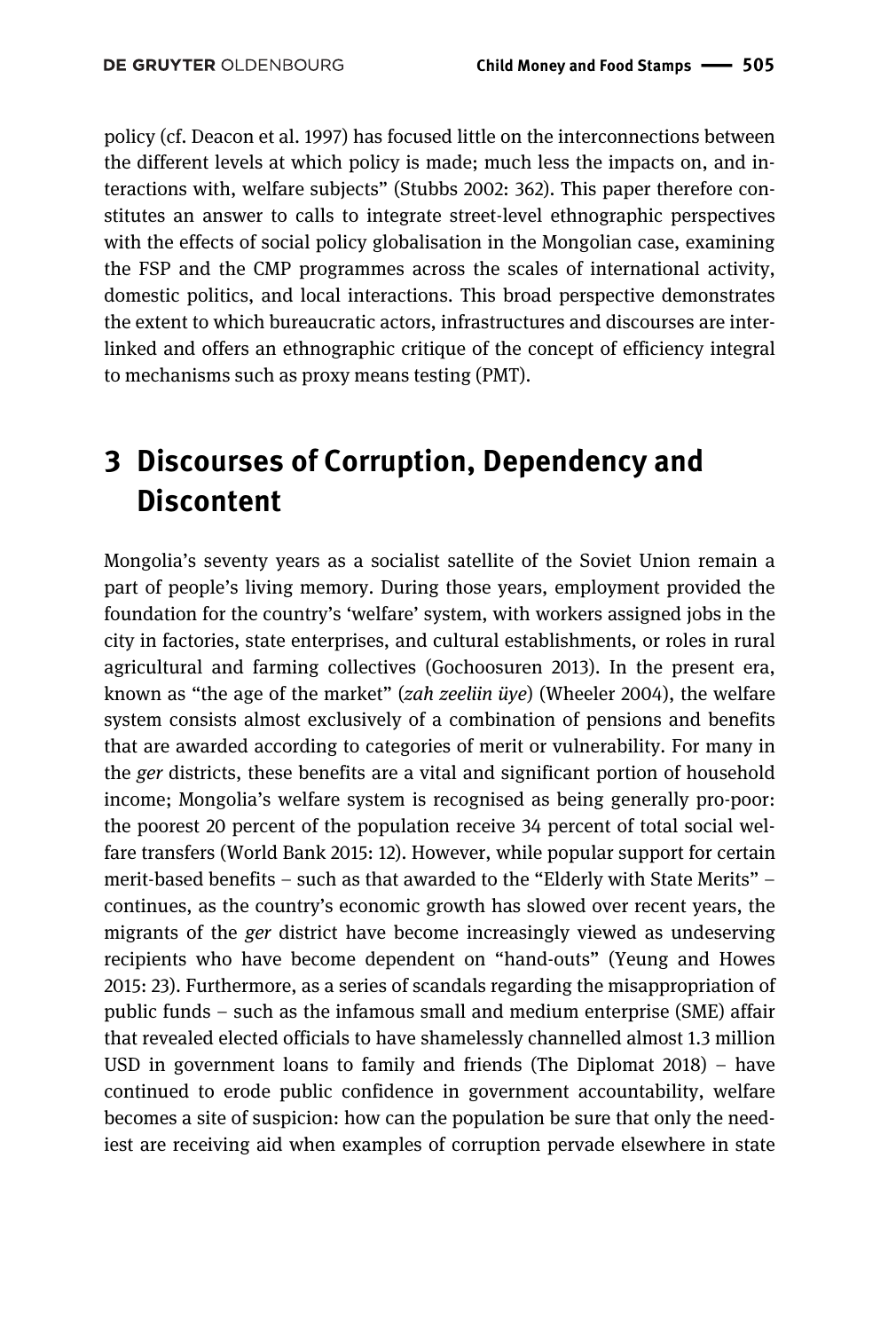activity? Thus, partly in response to the pressure to reduce 'dependency', and partly in an attempt to respond to calls to make sure Mongolia's welfare system is reaching those who need it most, a single needs-targeted food stamps programme has been introduced.

A targeted benefit requires, first and foremost, a system of evaluation. In Mongolia's case, needs are determined according to proxy means testing (PMT), a system recommended by institutions such as the World Bank for use in contexts where income data is unreliable or difficult to access (World Bank n.d.). Rather than using financial data, PMT relies on making an "informed guess" regarding a household's income and consumption based on the household's characteristics (World Bank n.d.: 2). In Mongolia, data on each household is collected by street-level bureaucrats who visit people's homes and fill out a standardised survey that covers the household aspects that are then used to determine eligibility.

As the care administrator for the area, Ganbold sits on the fourth level of the governance structure of Ulaanbaatar:

Democratic government in Mongolia has five levels: national government (1 house, 76 elected members); city administration (28 elected members, with a powerful city mayor); district administration (25 elected members); Khoroo (1 elected manager, paid staff, including social welfare and civil registration officer); and units (sub-groups of Khoroo, with unit leaders) (Terbish/Rawsthorne 2016: 89-90).<sup>7</sup>

The city of Ulaanbaatar is composed of nine administrative districts (*düüreg*) divided into 141 sub-districts (*horoo*). Ganbold is responsible for the area of Aglag, one of the twenty-eight administrative sub-districts (*horoo*) of the Bayanzurkh district (*düüreg*). Not all who live in Ulaanbaatar's *ger* districts can be considered rural-urban migrants. Indeed, the *ger* district is a longstanding and widespread urban form in Mongolia, one that long-predated the Soviet-era city centre (Campi 2006; Fox 2019a). However, Aglag is an area at the eastern edge of the ever-expanding city that only became residentially inhabited following the end of socialism. Aglag's registered population now fluctuates around 15,600 (divided into ~4,000 households), growing from 9,885 in 2007, when the first population census of the area was conducted (http://www.ubstat.mn/StatTable=221). It is known as an area with a high percentage of families living in poverty. This information comes from the Household Survey.

<sup>————&</sup>lt;br>|-<br>| **7** There is no consensus for the transliteration of Mongolian into English. Thus, *horoo* is often written as *khoroo*.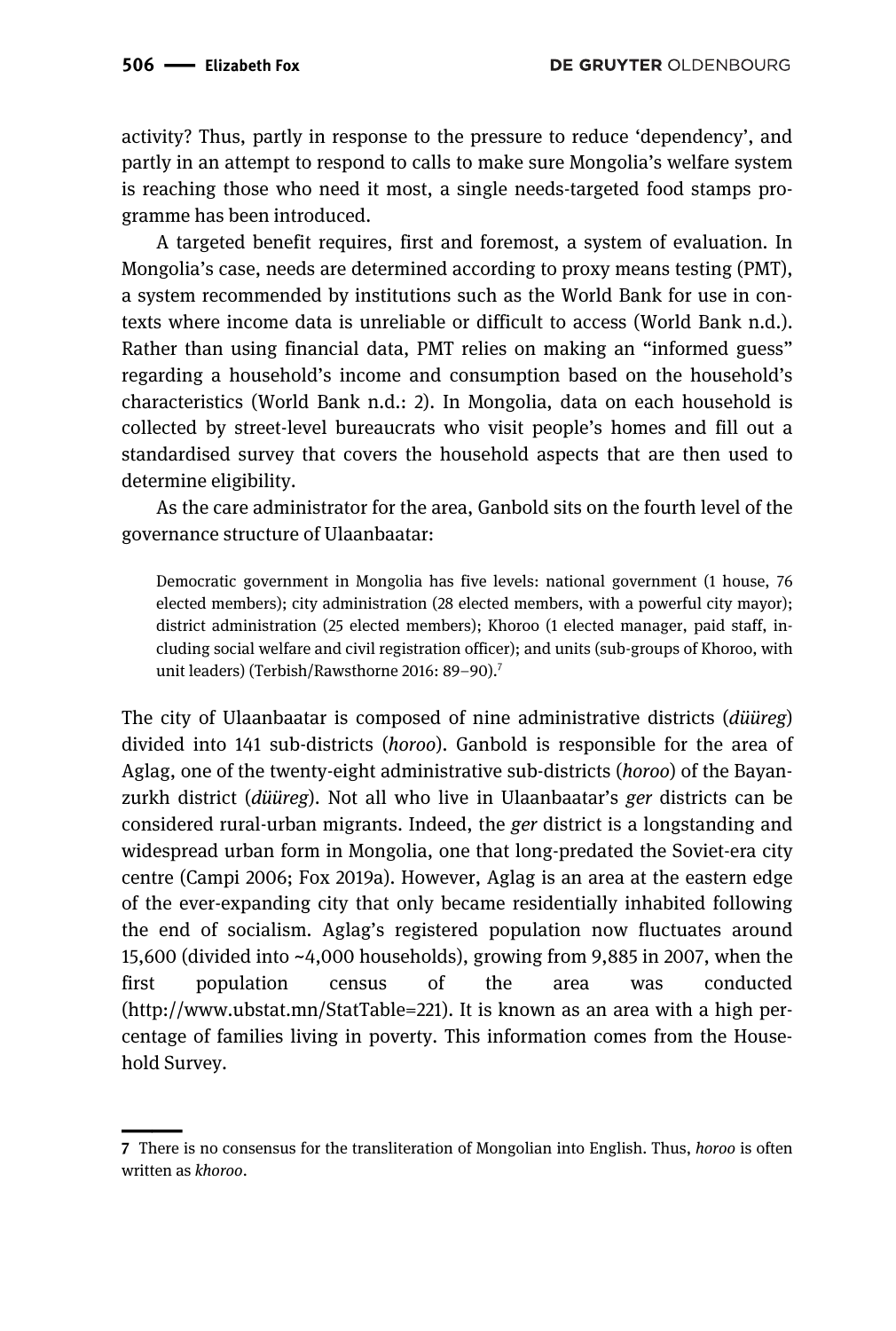While the survey is meant to be conducted every three years, various circumstances can affect this. For example, the second round of surveying that was meant to be carried out in 2016 was delayed by the parliamentary election that took place that summer. As people's circumstances also fluctuate over the years, the sector workers and the care administrator may carry out spontaneous visits to households that request a reassessment of their level.

During my time at the *horoo*, I accompanied Ganbold on his evaluative visits to households in the district. On these visits, Ganbold bears witness to the living situation of the household in question. Accepting a cup of tea or simply hot water as he sits to complete the survey, he is obliged, however briefly, to enter the lifeworld of that family (Dubois 2014). A resident of this *ger* district since his childhood, the little wood and brick houses (*baishin*) or circular *gers*  he evaluates are not unfamiliar territory for Ganbold, although the poverty he regularly encounters is not his personal experience thanks to his government job and his wife's work as a doctor. Nevertheless, his role as translator – translating the living reality of a household into its paper version (Jacob 2007: 250) – forces him to carry out a standard practice of bureaucratic dematerialisation (Hull 2012a; 2012b). As Ganbold completes the survey, through the series of marks he makes on the pre-printed paper, the household whole is rendered into parts, parts legible to the bureaucratic form (Scott 1998: 22), transformed invisibly into proxy values for the family's capacity to afford food.

To the designers of the survey and proponents of PMT, Ganbold's work represents good, transparent practice. However, for families living in the *ger* district, the dematerialisation experience is far from transparent nor legible. As one woman exclaimed after describing how she had been turned down for food stamps, despite being the sole breadwinner with five children to feed, "They come to your house and they check all the things you have. Then they tell you, you don't need help, you have a freezer. But what are they talking about? When there's no food, can you eat the freezer?"

#### **4 Mongolian Social Welfare**

Although much has been written in anthropology about the political and economic reforms that took place in former socialist countries following the collapse of the Soviet Union (Humphrey/Sneath 1999; Verdery 1996), less attention has been paid to the transformations that took place in their social welfare sectors (Cerami/Vanhuysse 2009). Furthermore, while studies can be found in social policy research circles that review or compare case studies from central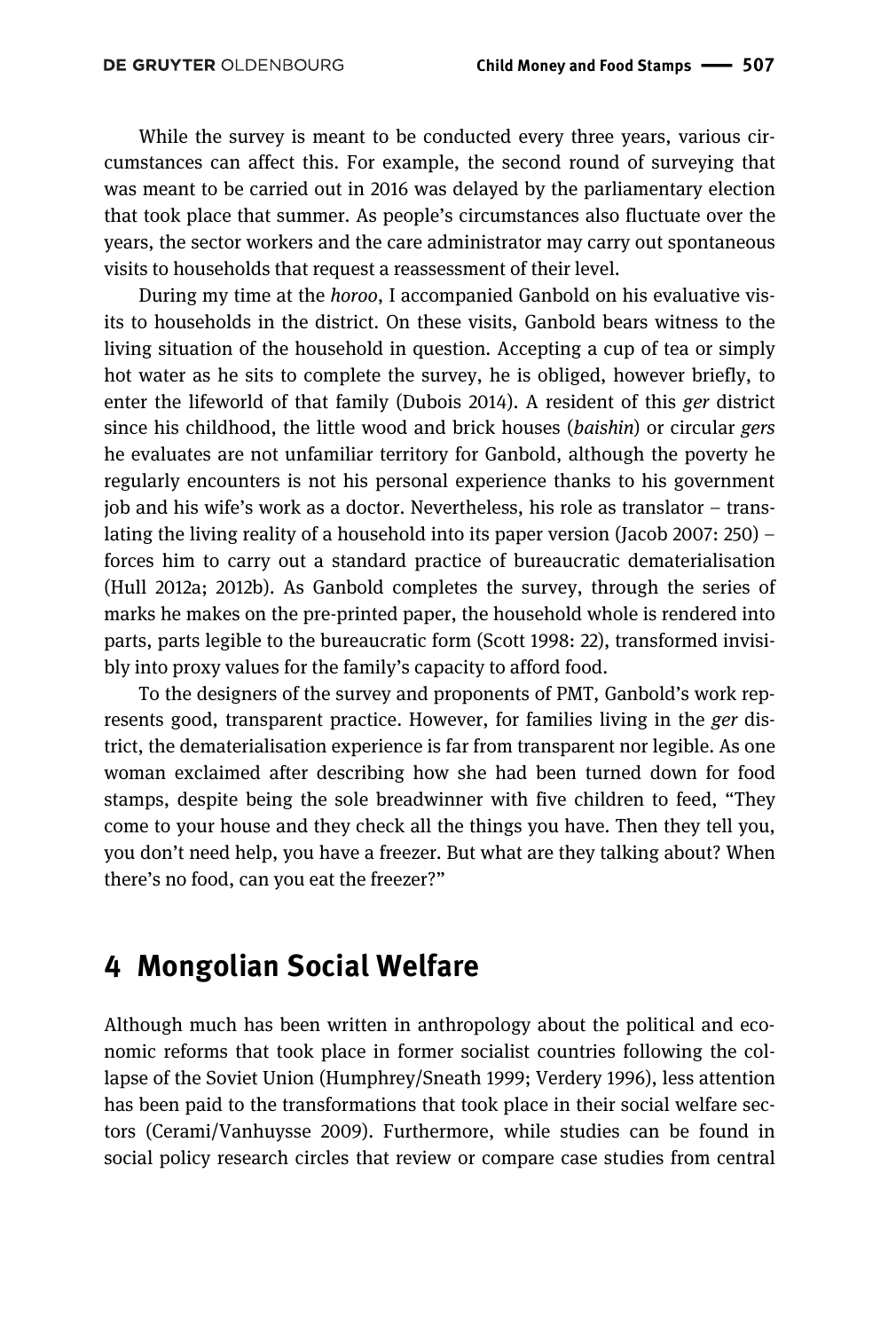and eastern Europe (Jolanta 2006; Kornai 1997; Kuitto 2018; Rosenberg 1991), or the post-Soviet states of central Asia (McKee et al. 2002), Mongolia has remained largely overlooked (Terbish/Rawsthorne 2016: 90; Smith 2015: 159).<sup>8</sup>

Mongolia's social welfare history begins similarly to those of the former soviet and socialist nations (Cook 2007). Before the democratic revolution, the socialist state was entirely responsible for the population in the sense of providing education, employment, healthcare and pensions, based on the Marxist principle of 'full employment'; in other words, Mongolia was "a model socialist welfare state" (Smith 2015: 162). The budget for social security was subsidised by the Soviet Union (Mongolia being a member of the socialist Council for Mutual Economic Assistance), but the state covered ninety percent of the costs of social security, which was then administered by the Trade Unions.<sup>9</sup> The end of the socialist period marked the end of social security as Mongolians had known it and the beginning of the Mongolian social welfare system.

The first twenty years of the Mongolian social welfare system can be divided into three periods: frozen (1990–1995), formative (1995–2005), and expansion (2005–2010) (Gochoosuren 2013: 62). During the frozen period, state budgets were slashed without any alternatives being put into place. "Social services were cut; real expenditure on health services decreased by 43 per cent from 1990 to 1992, and the education budget was cut by 56 per cent" (Sneath 2006:  $149-150$ .<sup>10</sup> Poverty in Mongolia exploded almost overnight: thirty percent of the population became classed as living in significant poverty, a rate that had been almost zero before the transition (Nixson/Walters 2006: 1560). The transition to a market-oriented economic system affected everyone, although women suffered additional hardship: "The dual-worker model promoted by the Soviet state was undermined, and defamilialising policies associated with it, along with welfare entitlements, were largely dismantled, which left women with practically no social safety net" (Dugarova 2019: 388).

Following these initial chaotic years, the Mongolian parliament began to pass legislation establishing a social welfare system, modelled on welfare states of Western liberal democracies (Gochoosuren 2013: 88). Having been encouraged by international financial institutions to conform to the ideology of eco-

<sup>||</sup>**8** For an overview of social work in Mongolia see Namdaldagva (2014).

**<sup>9</sup>** See Atwood (2004: 185–187; 514–516) on the relationship of Mongolia and the Soviet Union.

**<sup>10</sup>** Healthcare expenditure in Mongolia fell from 5.7% of GDP in 1991 to 4.4% of GDP in 1996; however, this drop was less precipitous than Mongolia's central Asian neighbours (Tajikistan's healthcare expenditure dropped from 6% of GDP to 1.1% over the same period), because of "inputs from external donors, who contributed nearly one-third of the GDP at that time" (Ulikpan et al. 2014: 2).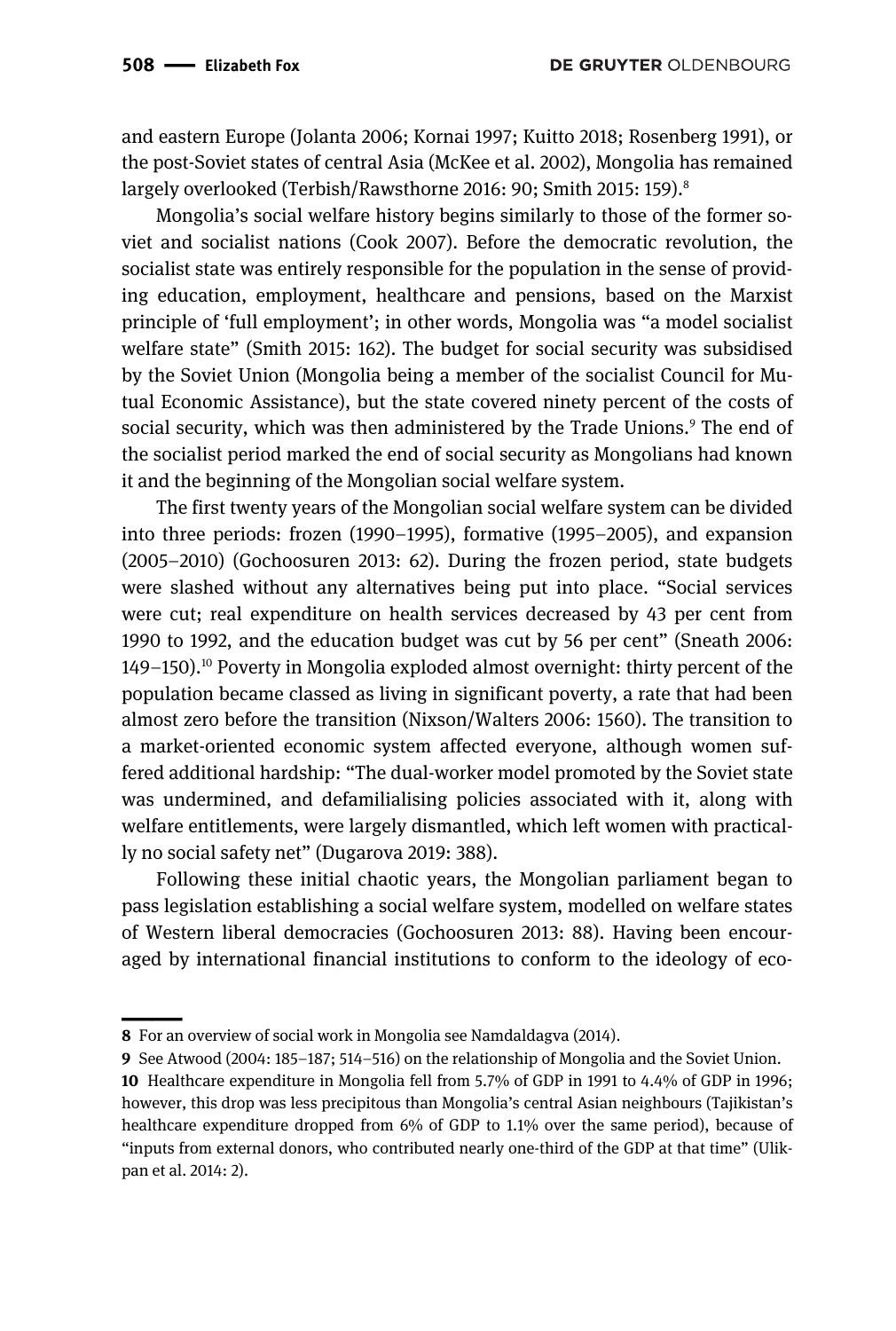nomic shock therapy and the Washington consensus, domestic leaders now faced the challenge of the social consequences of neoliberal economic policy. With a modest return to economic growth in 1994, in terms of GDP, the newly created welfare system was thus established to counter the negative impacts of transition by providing support for the most vulnerable members of society. These included, the elderly, the disabled, mothers and children, female-headed households, the unemployed, small-scale herders, and pensioners. As such, an entirely category-based welfare system took shape.

The expansion period from 2005 coincides with a period of economic growth in Mongolia that was fuelled largely by the expansion and liberalisation of the mining sector. This period also saw successive governments compete for domestic political support through promises to expand social welfare, particularly through direct cash transfers.

In general terms, Mongolia is considered to have a relatively generous welfare system. In 2013, government expenditure on social welfare was 2.78 percent of GDP, compared to an average of 1.6 percent among other developing countries (World Bank 2015: 11). The Ministry of Population Development and Social Protection (MPDSP) and the General Office of Social Welfare Services (GOSWS) oversees 71 programmes, 70 of which are either category or merit based. The one exception is the FSP, which is proxy means tested (PMT) and targeted at only the poorest five percent of the population. While families in the *ger* districts may qualify for a number of welfare benefits, the CMP and FSP touch every household and are thus the focus of this study.

### **5 The Child Money Programme (CMP) and the Food Stamps Programme (FSP)**

The CMP is Mongolia's largest cash transfer programme and entitles all children to a monthly payment of 20,000MNT (USD 7) per month until they reach 18. It was initiated in 2005, following the election of the Mongolian People's Revolutionary Party (MPRP), who had made the programme a key part of their campaign. Originally the programme was meant to be means-tested and relatively limited (Araujo 2006). But, following difficulties administering the proxy means testing (the first of its kind in Mongolia), issues with inclusion and exclusion rates, and public complaints regarding the difficulty the poorest families faced in proving their eligibility, it was expanded to cover all children  $(0-18)$  in the country from January 2006 (Yeung/Howes 2015: 11). It is, by far, the largest wel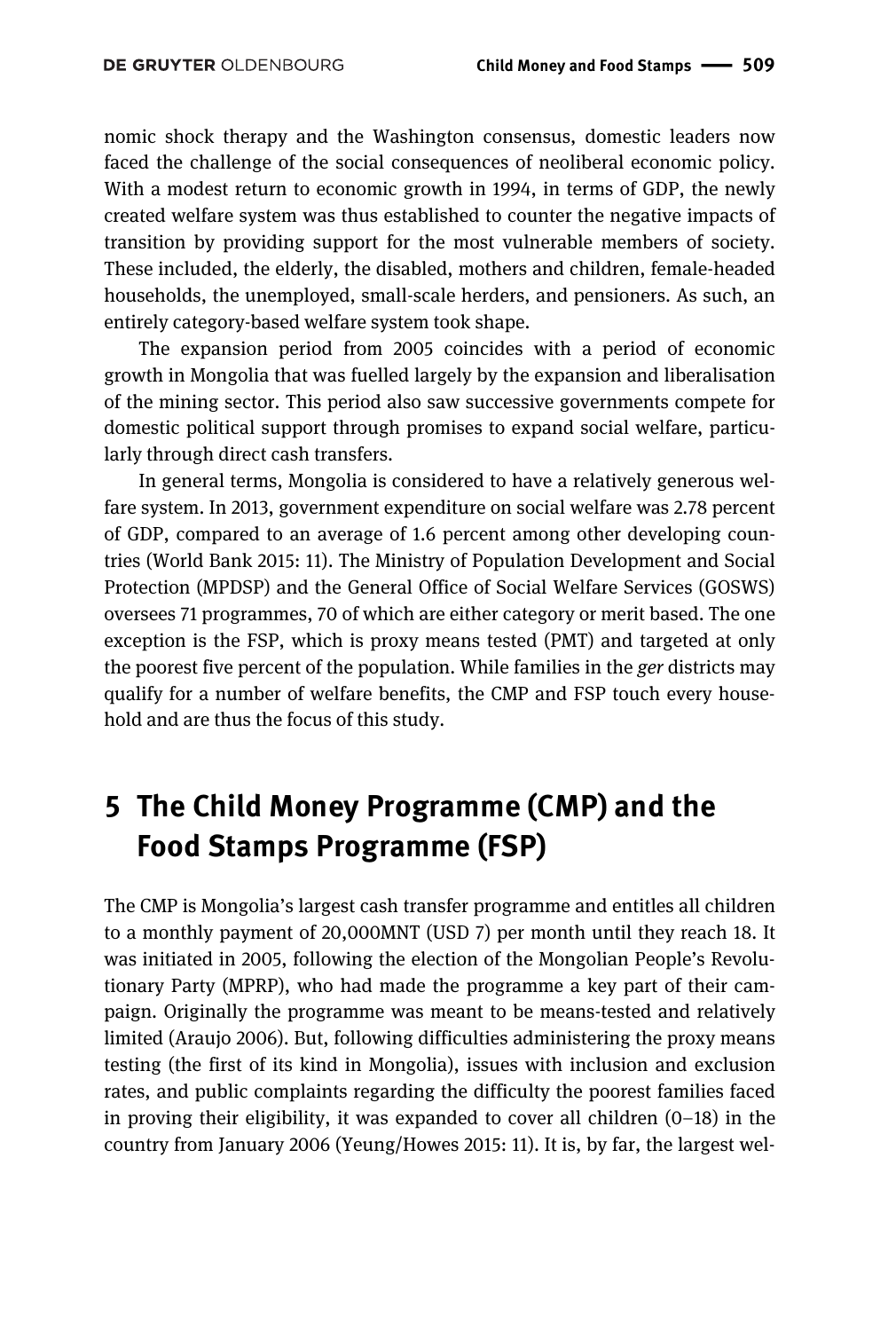fare programme in Mongolia in terms of both coverage and budget. In 2013, the programme covered one million beneficiaries, 94 percent of children actually receiving the payment, and made up 1.41 percent of the 2.78 percent of GDP Mongolia spends on social welfare (i.e. more than half of the entire expenditure). Statistical analyses of Mongolia's welfare programmes reveal the importance of CMP payments to poor households. According to the World Bank, the single and largest benefit received by many individuals in the poorest quintile is the CMP (World Bank 2015: 36).

In contrast to the CMP, the Food Stamps Programme (FSP) could be called Mongolia's flagship neoliberal welfare programme. It was established on a pilot basis by a coalition government led by the Democratic Party and financed by a loan from the Asian Development bank (ADB). The FSP is a means-targeted benefit distributed based on data collected by a household survey that is carried out nation-wide. The survey covers universal topics such as age, education, disability, and employment and also those tailored specifically for the Mongolian household, including type of residential building (house or *ger*), number of walls in the *ger* (this determines the size of the *ger*), and possession of any animals, their type and how many. The survey ends with a list of household items that the survey-taker should account for, whether they are present in the home and how many. These include things such as a fridge, a car, a television, a computer, a rice cooker, an oven, and rural items such as a tractor and combine harvester. The household surveys are conducted every three years by low-level bureaucratic workers who are each given a sub-section of a district to visit. Surveys are generally carried out in the household. These sector workers (*hesegiin ahlagchid*) then report back to the care administrator (mentioned above) who has a desk in the *horoo*. He or she is tasked with collecting the surveys and passing them on to the district office (*düüreg*) where the information is entered into the national database. Each household is then issued with a 'level' (*tuwshin*) between 1 and 20, 1 being the poorest, 20 being the richest. The care administrator in the *horoo* has access to this database and uses it to determine the types of care to which each citizen is entitled.

Although households in levels 1 to 6 are classed as 'poor', only those in level 1 are entitled to food stamps. Food stamps consist of a monthly allowance for basic groceries, originally 10,000MNT (USD 3.6) per adult, 6,000MNT (USD 2) per child, rising to 13,000MNT/adult (USD 4.7) and 6,500/child (USD 2.3) in 2016. Unlike the CMP, the FSP payments are not given in cash but preloaded on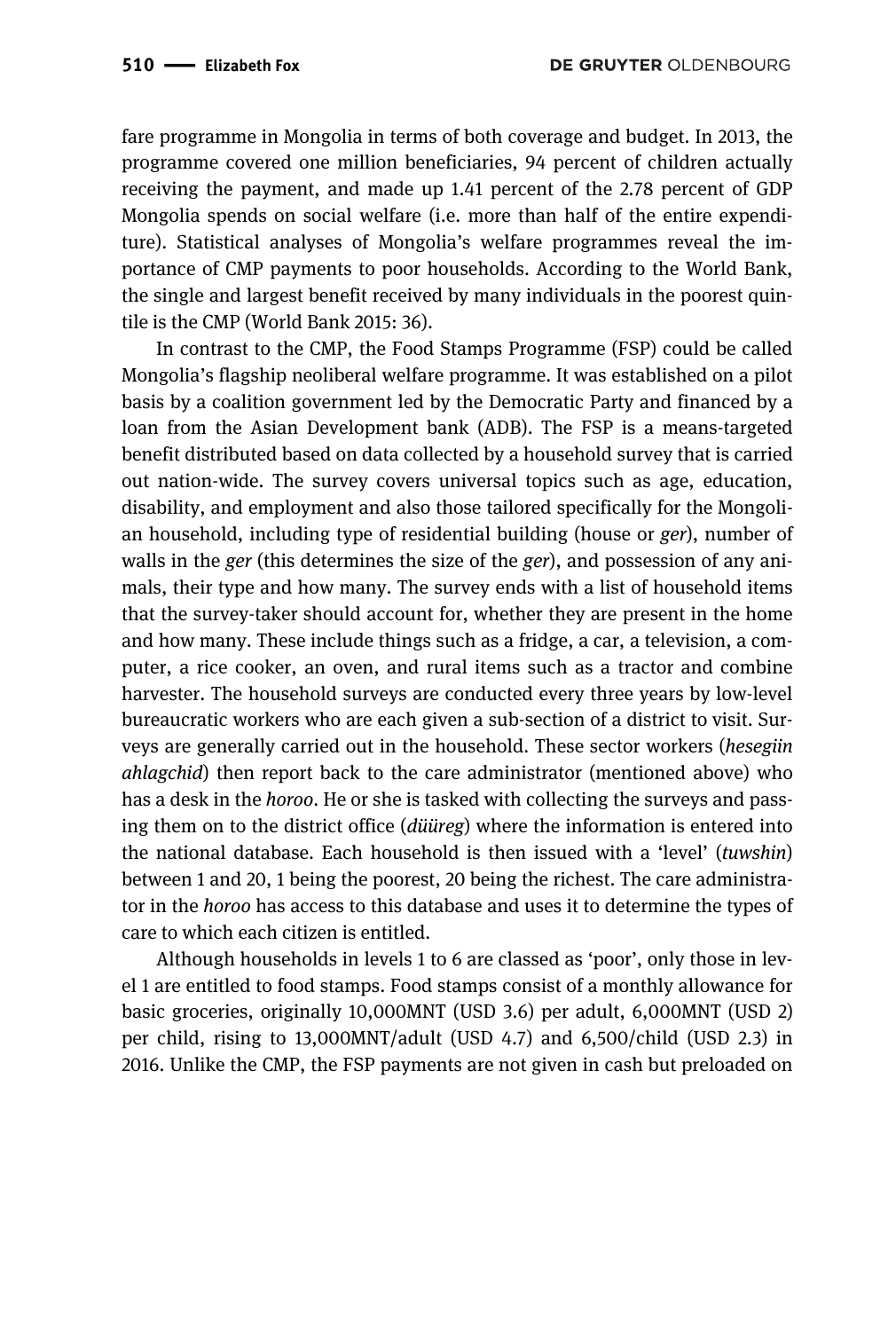a card that can only be used in one specific supermarket in the area.<sup>11</sup> The card can only be used to buy Mongolian products; imported and luxury products are not covered, nor are items such as cigarettes and alcohol. Recipients of the programme are listed on a paper that is pinned to the noticeboard in the administrator's office; they must come in person every month to sign next to their names and receive the food stamps. I was told that if they do not come, they do not receive the benefit.

The basic contrasts between the CMP and the FSP are clear. One, the CMP, is a universal direct cash transfer that requires little administration, no means assessment and can be spent at the receiver's discretion; the other, the FSP, is a highly targeted, proxy-means-tested benefit that requires continual assessment and reassessment by officials on various levels and limits its recipients to only certain purchases. The differences between the two programmes likewise continue in terms of *ger* district residents' experience of them.

#### **6 Living with CMP and (without) FSP**

The importance of CMP payments among families in the *ger* districts of Ulaanbaatar was made very clear during my fieldwork. In essence, it functioned as a reliable, if bare-bones income for families living in otherwise volatile financial circumstances. The payment amount is very low: 20,000MNT (USD 7) for each child per month, but for those with little else it provides a modicum of security. The family with whom I lived had five children, three of whom were still under 18. Their mother, Ulzii, was fortunate to have a job as a cleaner in a private university dormitory. Her husband Badrakh, however, struggled to find anything beyond occasional work. The 60,000MNT (USD 21) was a vital supplement to Ulzii's salary, which was nominally above the minimum wage but, following automatic deductions for social insurance and repayments on a salary loan taken out to cover the wedding of her eldest daughter, provided barely enough for the most basic sustenance. A few plots away, Ulzii's younger brother Bold lives with his wife Saran and their four children in a small *ger*. Neither Bold nor Saran can find regular employment. Once small-scale herders in the eastern countryside, Bold had lost most of the family's inherited herds and goods through a combination of unfortunate circumstances (the socio-economic situa-

<sup>||</sup>**11** The card is used for food stamps in Ulaanbaatar. In the countryside paper vouchers are used (IPC-IG/UNICEF 2019: 111).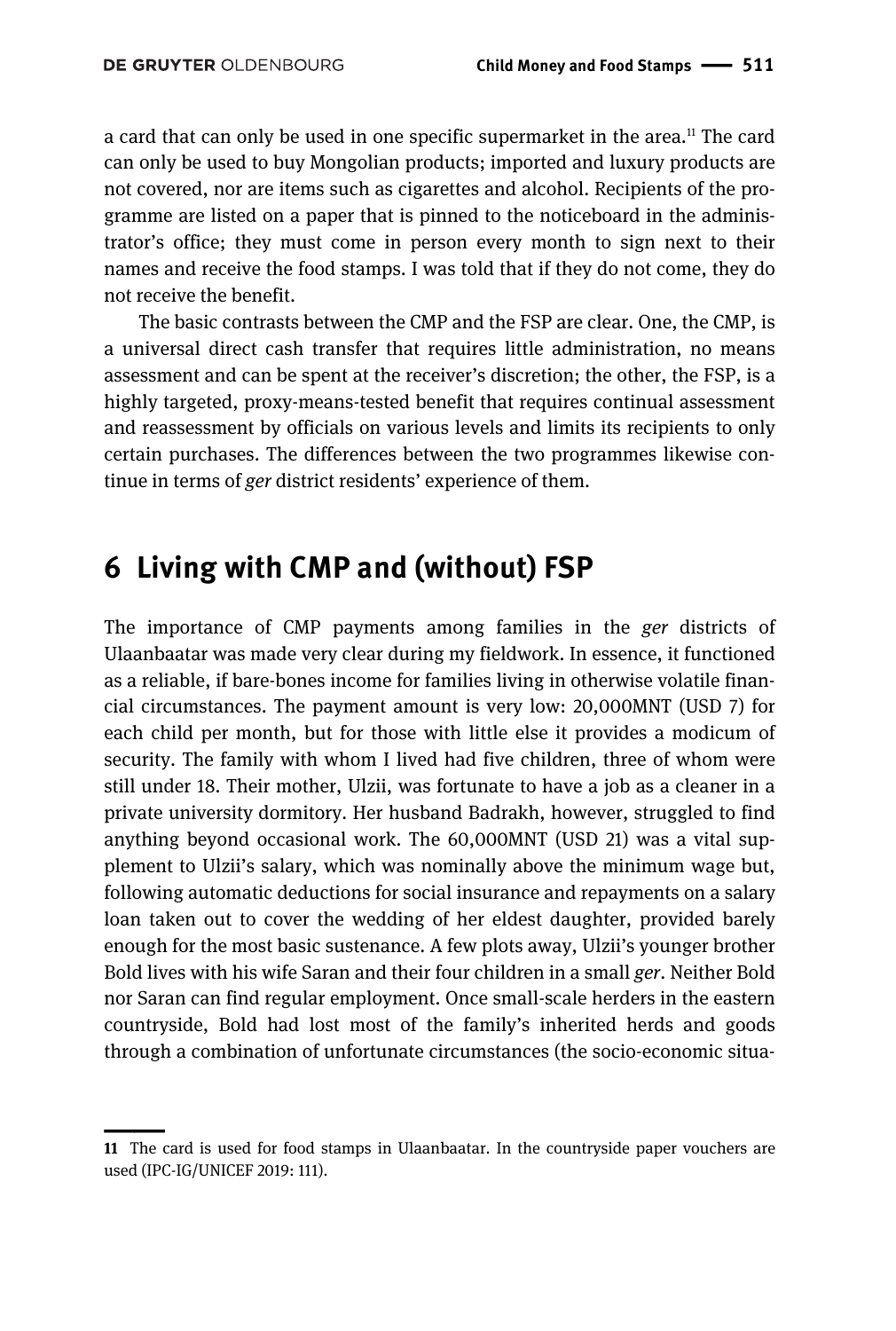tion described above) and drinking and gambling. For Bold's family, the CMP money is indispensable. Nevertheless, with a kilo of mutton costing approximately 6,000MNT (USD 1.60), beef 7,000MNT (USD 1.90), flour 1,000MNT (USD 0.40) and rice 2,500MNT (USD 0.90), the 80,000MNT (USD 28) per month in CMP barely allows the family to purchase enough food to survive. Indeed, the minimum wage, itself extremely low, is  $192,000$ MNT/month (USD 67).<sup>12</sup>

Families in Ulaanbaatar, including those in the *ger* districts, may have some relatives who still herd animals in the countryside. Countryside relatives can supply their city-dwelling counterparts with meat in exchange for cash or city goods, or else gift it to them when they visit them in Ulaanbaatar. These exchanges and gifts supplement a family's subsistence, although they may also be unpredictable and unreliable. On the other hand, families need more than just food to live, and on such a meagre income unexpected events, such as illness, can cause great hardship. The purpose of the FSP is to support families such as Bold's who live in the most intense poverty; however, its impact is limited:

The average estimated amount received by households from the [FSP] program was MNT 529,141 (approximately USD 286) per year. Considering that this program is targeted to the very poor (the bottom 5 percent of the wealth distribution), the amount *is not very generous*, particularly given the large family sizes (5.8 members on average) of these beneficiary households. This means that on average, the estimated benefit size was MNT 91,231 (approximately USD 49) per person per year (World Bank 2015: 72, emphasis added).

In contrast to the CMP, the FSP is supposed to be a working example of how welfare 'should be done', at least according to the ADB. Nevertheless, for those whose lives are actually touched by the FSP, its effects are mixed to say the least. During my time researching in the *horoo*, the FSP stood out as a flashpoint of conflict and controversy on every level. The household survey was seen by both *ger* district residents and welfare bureaucrats to be inadequate. It was unable to take into account complex family situations, unusual housing issues, and especially the hidden burden of debts, debts from loans taken to purchase household items or debts that were often taken to cover salaries that failed to be

<sup>||</sup>**12** In 2017 the minimum was raised to 240,000MNT/month (USD 84) and in 2019 to 320,000MNT/month (USD 112). CMP have remained the same thus far. A recent UNICEF overview of non-contributory social protection programmes in Asia reports that, according to an unnamed 'personal communication' source, starting in 2018 the CMP would become a PMTtargeted benefit aimed at 60% of all children (IPC-IG/UNICEF 2019: 110).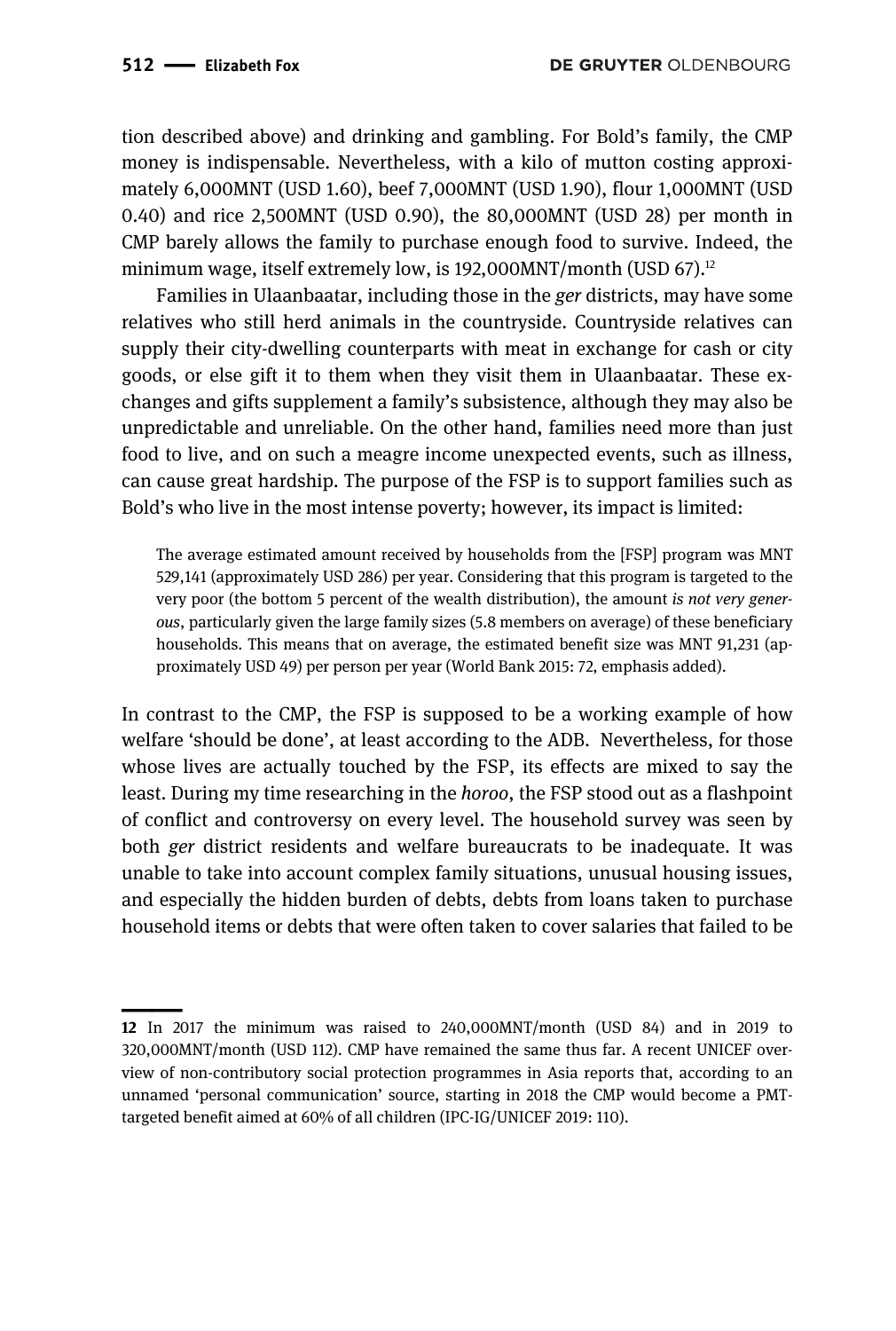paid. The algorithm that calculated people's 'level' based on the survey was approached with suspicion. PMT relies on the secrecy of calculation to be effective, but this secrecy has the effect of making people feel disenfranchised.

The introduction of means testing has come under critique in other contexts. For example, proxy means testing in order to target higher education subsidies in Africa according to need is known to produce numerous errors: false positives (the exclusion of eligible families) and false negatives (the inclusion of ineligible families) (Tekleselassie/Johnstone 2004: 142). Referring to the use of assets as proxy indicator's for household wealth, the study's authors point out, "[w]hether an asset is a reasonable indicator of current income or ability to pay may depend on the culture and the economy", and furthermore, when the assets included in an assessment are highly illiquid, they can be faulty indicators of a household's financial situation. In the case of land, for example, a rising market may increase the 'value' of a home without any corresponding rise in household earnings (Tekleselassie/Johnstone 2004: 144). For other assets, such a freezer, proxy means testing can lead to a situation in which a family is forced to sell a valuable asset in order to afford food, an asset which, in a Kafkaesque bind, is itself vital for efficient food use and storage.

Welfare bureaucrats were also left with no way to explain to people why they had been put into a particular level, one that denied them assistance, except for to appeal to the fact that they knew as little about the calculations as the distraught citizen making the complaint. "We don't know anything about this 'programme'" they would insist, "the levels are calculated by the computer 'up there'!"

The secrecy of the process that determines whether people are considered eligible for food stamps must also be understood within a wider context, where scandal after scandal has revealed the extent of corruption in the allocation of development bank finances (Chuluunbat/Empson 2018: 422), and where people have daily interactions that make it clear that those who have connections (*tanil tal*) in the right places get ahead. Thus, even if I did not witness Ganbold, the local care administrator, engaging in any outright manipulation of the FSP beneficiaries list, he still suffered from the effects of being assumed to be corrupt. As a man from the local area, he bore the brunt of his neighbour's frustrations on a near daily basis. Indeed, among the *horoo* workers, the FSP was highly unpopular not only for the conflicts it caused in the *horoo* but also the conflicts it caused in people's homes. Even if the intricacies of the algorithm remained unknown, it was obvious to people that having even one able-bodied man in the family was probably enough to scupper one's chances of receiving food stamps. Thus, people were always seeking ways to perform their poverty in order to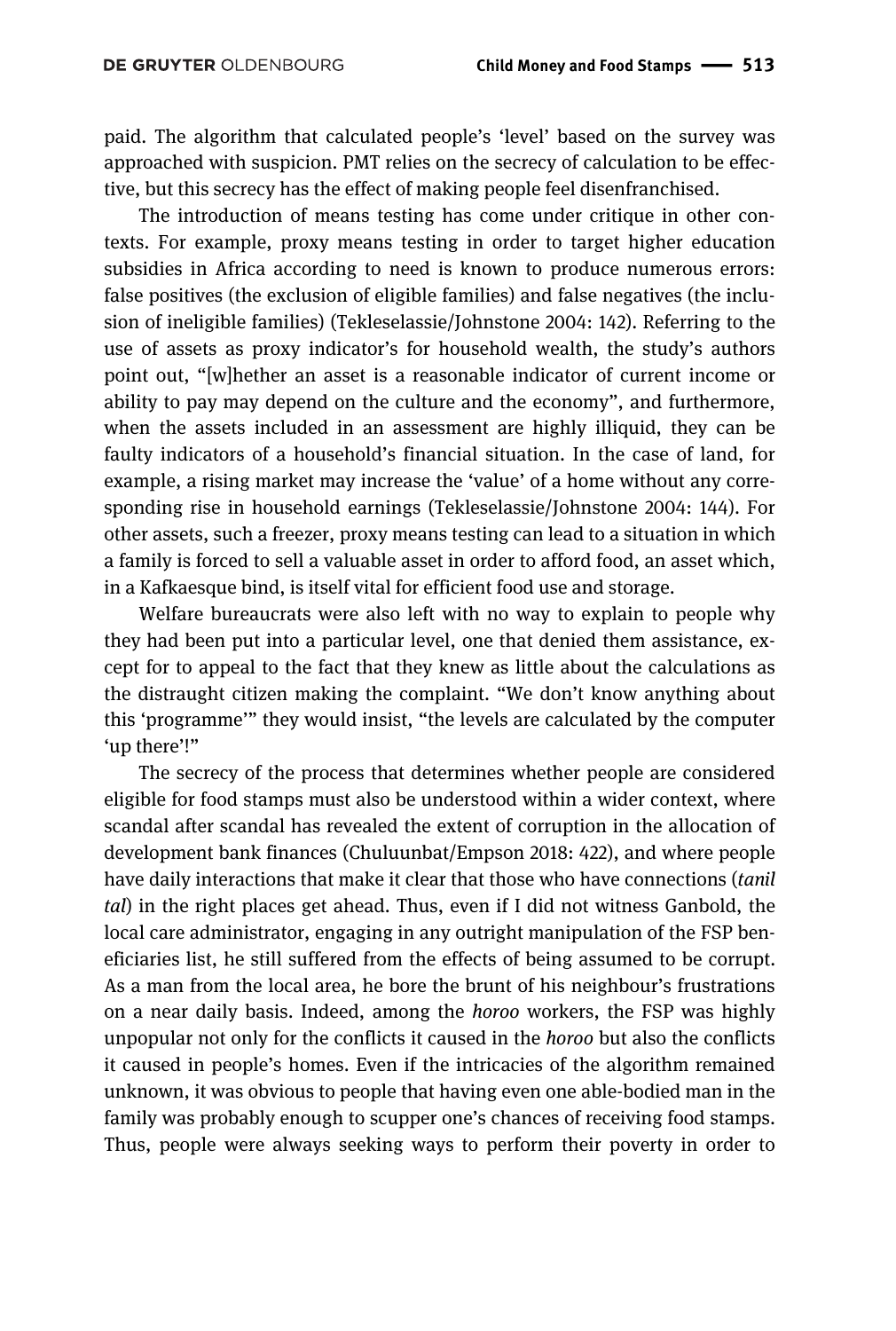satisfy the PMT model. It must also be remembered that poor households who do not qualify for the FSP are not only left feeling that they have been victims of corruption, but also have legitimate claim to being unfairly excluded. One third of Mongolia's population live in poverty; therefore, targeting only the poorest quintile guarantees that even those in poverty and need are by definition excluded.

The *horoo* workers also faced pressure to reduce the number of families on the FSP list. Removing qualified households was carried out in a meeting of the senior *horoo* staff, during which they discussed each case and voted whether to the let the family stay or not. In some cases, the relevant subsector worker was called upon to speak on the family's situation, but, more often than not, these workers most familiar with the living situation of the household were outvoted. Thus, even qualified households could be cut from the programme for the purpose of reducing cost. Finally, the work of administering the surveys and updating the database took up so much time from the *horoo* workers, it left little time for them to actually deliver assistance to anyone.

While CMP payments may be meagre, it is clear they are vital for families. Indeed, studies report that CMP can even be a main source of income for poor families; a truly desperate situation. And on aggregate, despite the small amount, the CMP is demonstrated to have poverty reducing benefits. The FSP, on the other hand, is experienced by many as a source of strife. This is particularly because it excludes so many who need it. In fact, so few people actually receive the benefit that some Mongolians do not even believe the programme exists!

One of the aims of this paper is to interrogate how such programmes come to exist and the variety of actors and struggles that shape them. Thus, the following sections of this paper examine the issues around such programmes that largely remain hidden from people's everyday experiences, but nevertheless have a profound impact on what they have access to.

## **7 Borrowed Money versus Revenue Redistribution**

The FSP is funded by a loan from the ADB. In 2008 the programme was started with a 12 million USD loan from the ADB, which was combined with 10 billion MNT from the Mongolian government. Among the international financial institutions that fund and assess Mongolia's welfare sector, the largest role is played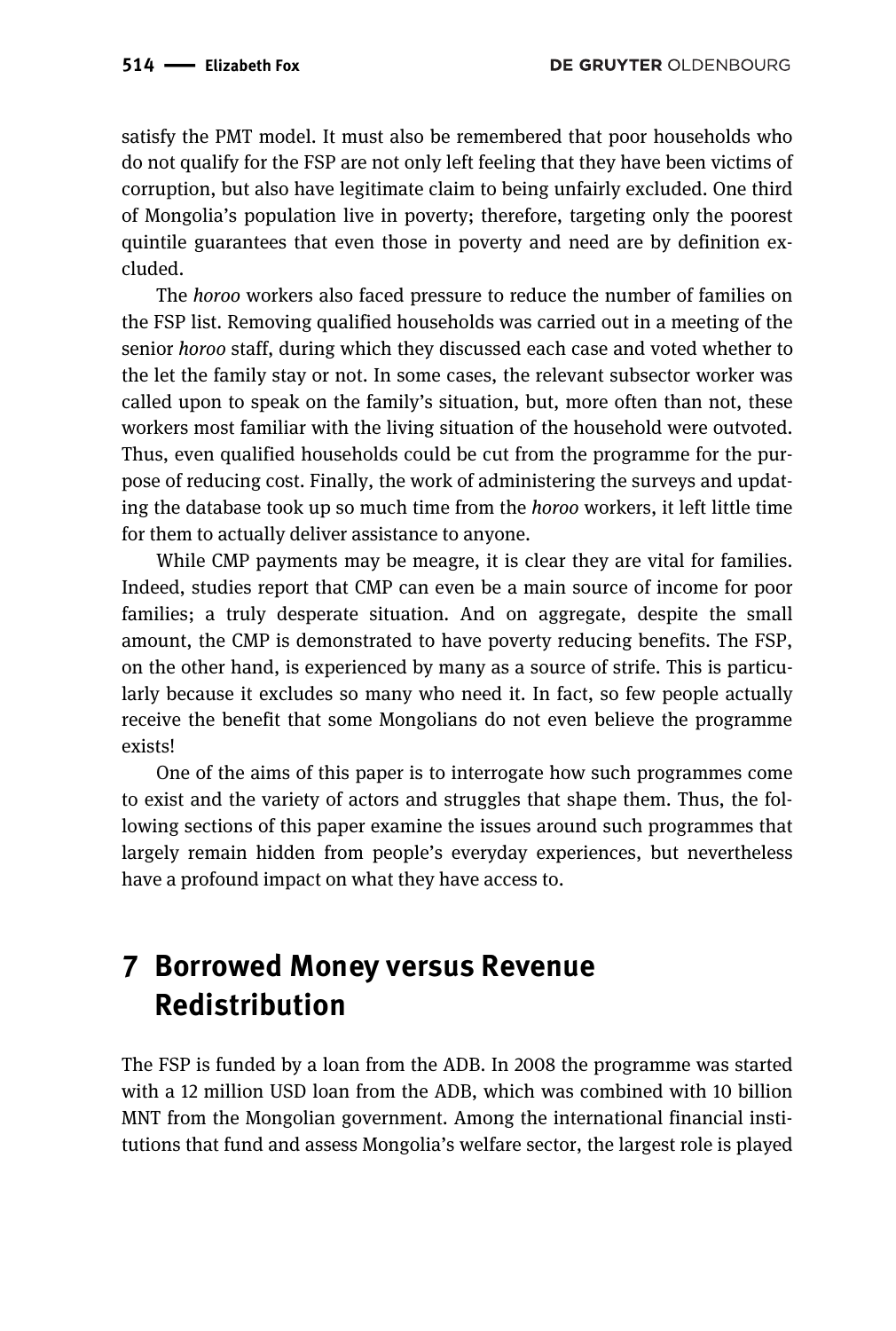by the ADB. The ADB has been "particularly active", as it states, in reforming the Mongolian social welfare system (ADB 2015: 4). The bank introduced the system of proxy means testing (PMT) on which the food stamps programme relies to 'target' its efforts on only the poorest Mongolian citizens (the lowest quintile), and it developed the 2012 Social Welfare Law that was supposed to move Mongolia away from "universal social transfer to a well-targeted safety net that protects the poor and is fiscally sustainable" (IEG 2015: 54). In 2015, the ADB agreed to loan the Mongolian government 150 million USD to support the FSP, released in two tranches in 2017. In return for the loan, the Mongolian government is required to demonstrate that it is improving its budget transparency, reducing its fiscal expenditure and moving towards the model of welfare the ADB considered most suitable.

In contrast to the FSP and all other social benefits in Mongolia that target recipients according to categories of merit or vulnerability, the CMP was founded on the concept of redistribution. Since the collapse of most industries in the country that followed the end of the Soviet Union, Mongolia has turned to the land and its vast deposits of coal, minerals and precious metals as the basis for the country's economy. Known to some as "Mine-golia" (Bulag 2009), for a brief period it looked like the state would be able to harness the country's wealth of natural resources. In 2005, the country saw its first surplus budget; in 2006 the Mongolia Development Fund (MDF) was established to utilise the profits from mining, collected under the Windfall Profits Tax Law. This law mandated that state mining revenues be used to stabilise budget deficits, make investments in small and medium domestic enterprises and support families and children (Yeung/Howes 2015: 12). In 2009 the government established the Human Development Fund (HDF) that replaced the MDF. The HDF differed from the MDF only in the way that no legislative limits were placed on its expenditures; its purpose remained the same: to redistribute mining revenues through social programmes and direct cash transfers. CMP payments thus come from this fund and are regulated by the law relating to the HDF, distinct legislation from that which governs the other social welfare programmes.

Issues of redistribution plague nations with vast national resources and inadequate checks on corruption and, unfortunately, Mongolia is no exception (Ulikpan et al. 2014). In a wider context of blatantly unequal 'sharing' of mining revenues, which are clearly being co-opted by powerful individuals (partly a heritage of rapid and 'haphazard' post-socialist privatisation), the piecemeal transfers of cash or 'shares' that politicians have actually given to Mongolia's citizens have also caused problems. Given its funding source, the CMP has, not surprisingly, been caught up in the debate over the disbursement of state funds.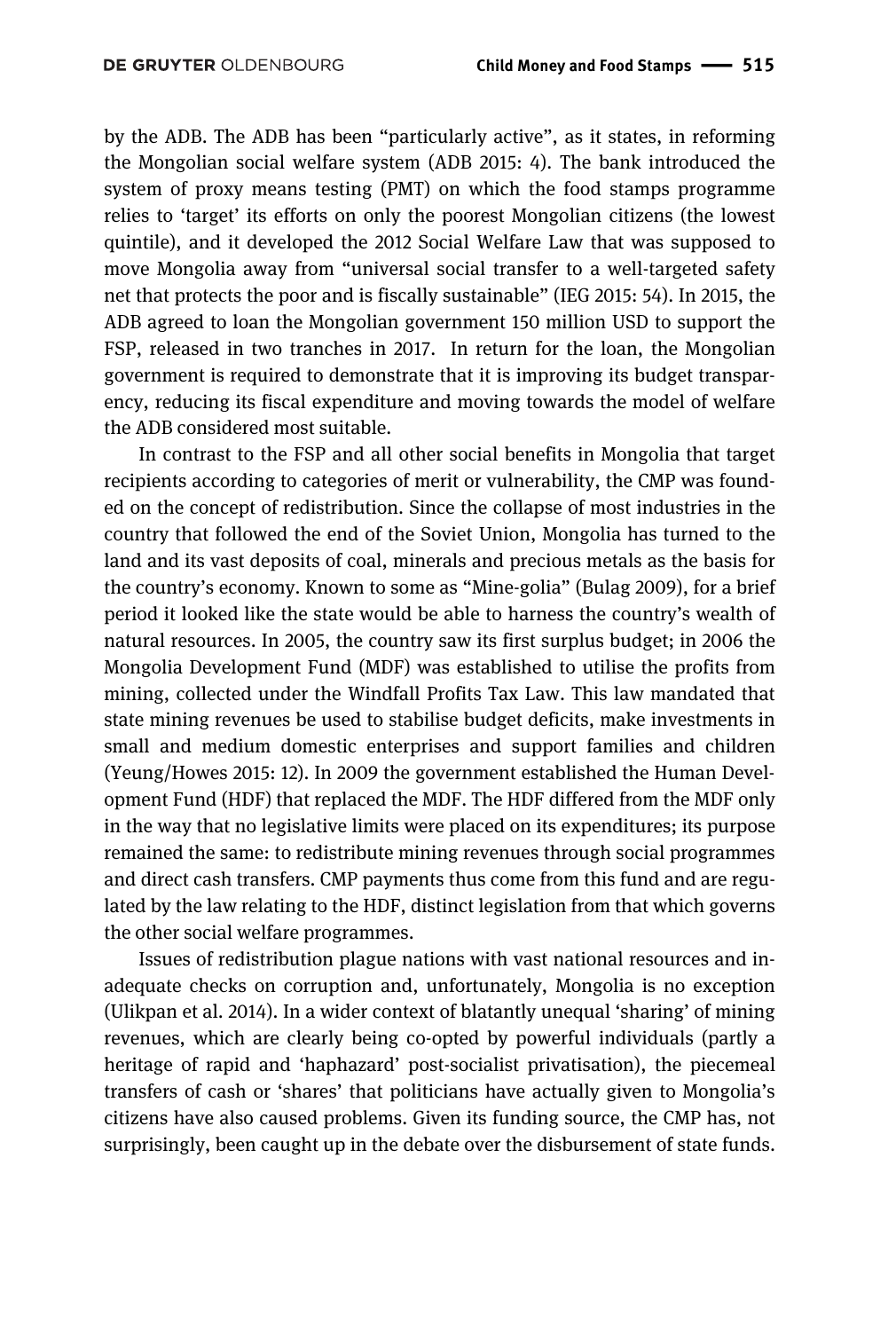As mentioned, the programme was initiated when Mongolia saw its first budget surplus in 2005. As the revenue (actual *and* projected) from mining continued to climb, both major political parties competed over how they would redistribute this wealth to citizens, and over the following years various transfers and promises were made, concurrent with the development of the CMP into the universal, child-centred programme it is today. Over this period, successive governments thus paid out both CMP payments and a series of cash transfers from the HDF and MDF. In theory, these were supposed to be tied to mining revenues, but in reality they were tied to political promises. For example, before the parliamentary election of 2008, the Democratic Party

promised to provide 1 million tugriks (about \$840) of what is called "Wealth Share" (*Erdeniin huv'*) to every citizen every year should it be elected to power, while the MPRP outbid the DP by promising 1.5 million tugriks (\$1,260) of what it called "the Motherland's Blessing" (*Eh Oroni Hishig*) (Bulag 2009: 132).

In 2010 and 2011, annual expenditures from the HDF actually exceeded mining revenues, leaving a gap that had to be plugged with borrowing (Yeung/Howes 2015: 16). In 2012, both major parties agreed to end the practice of promising direct cash transfers during electioneering, and the HDF expenditures, such as the CMP, no longer exceeded its revenues. Nevertheless, the CMP continues to be conceptually linked, particularly in the view of international financial institutions (IFIs) such as the ADB and World Bank, to politically motivated and inadequately regulated direct cash transfers. As such, the push to 'discipline' Mongolia's financial expenditure on social welfare by such organisations is linked directly to how these institutions view the CMP. The CMP is singled out as being 'fiscally unsustainable' (World Bank 2015: 15) and contrasted with the FSP, which is praised for being an example of a "modernized" welfare programme, because it is targeted and apparently sustainable (ADB 2015: 4). The FSP is much less expensive than the CMP; annual CMP programme expenditure being 221.5 billion MNT, but only 16.9 billion MNT for the FSP (IPC-IG/UNICEF 2019: 110-111).

Examining the funding background of the CMP and FSP highlights the duration and extent to which IFIs influence social welfare systems in countries such as Mongolia (Deacon/Hulse 1997; Deacon 1995; see Shaw 1999 on Sri Lanka).<sup>13</sup> Such a study also reveals the first level of conflict out of which these

<sup>||</sup>**13** Although, as Kilby's research demonstrates, international financial institutions are, in turn, influenced by their nation-state donors (Kilby 2006). According to Kilby, the ADB is particularly influenced by Japan and United States (Kilby 2011).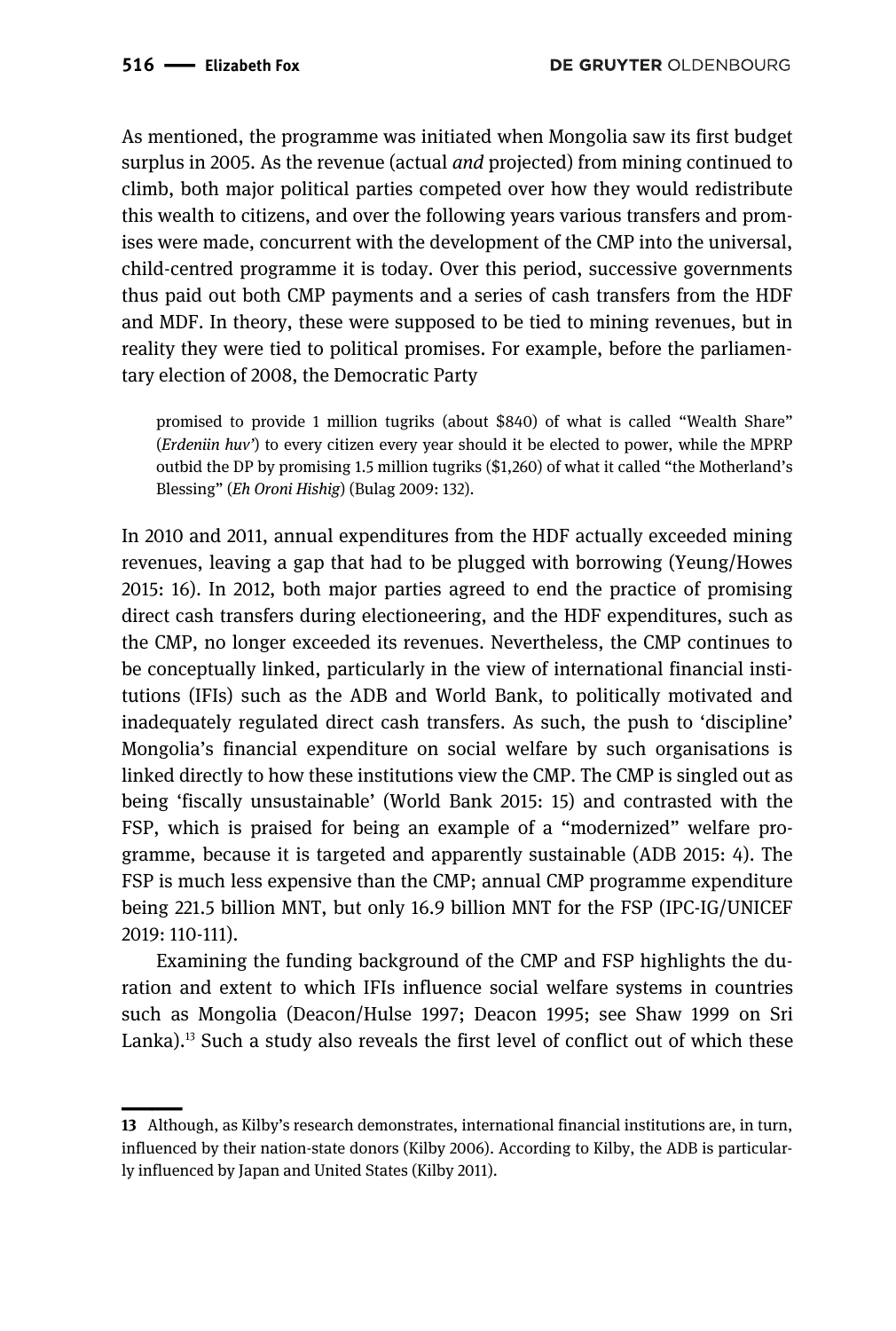policies and programmes (that have significant effects on people's lives) emerge. On this level of international finance, business and politics, actors compete to enforce their worldview and, in doing so, seek to shape both the entities in question and the terms of their interaction. While an international development bank like the ADB claims to concern itself with welfare efficiency, the bottom line must always be the repayment of the loans. As Shaw writes on the World Bank, "While the recognition that market-oriented economic policies would not by themselves solve the problem of poverty led the Bank to adopt specific poverty-focused strategies, market-led growth remains its undisputed primary objective" (Shaw 1999: 828). Fiscal responsibility and financial sustainability (to repay debts) are therefore pushed as core values that must outweigh all others. In this struggle, the government of Mongolia is painted by IFIs as 'irresponsible'. It also appears to be the weaker party, locked into debt arrangements that tie its overly beneficent hands with strings. With the passing of the 2012 Social Welfare Law, it looked as if the ADB had succeeded in reshaping Mongolia's welfare system to its liking. However, this was not to be the case – or, at least, not yet.

#### **8 Democracy and Debt**

———<br>|<br>|

The capacity of IFIs to exert their influence over Mongolia's social welfare expenditure has, I propose, vacillated according to two factors: the economy and elections. As a general rule, the power of the ADB has risen and fallen in opposition to Mongolia's own economic strength. For example, it was in the wake of the 2008 global financial crash and the subsequent fall in commodity prices that the Mongolian government was pushed to pass the Fiscal Stability Law (FSL), designed by the World Bank and International Monetary Fund. This law tied government spending to certain measures of growth and debt, capping the fiscal deficit and public debt to 2% and 4% of GDP, respectively (ADB 2015: 3). However, with the speedy recovery of the Mongolian economy by 2010, the government found various ways to circumvent the new law and instead expand social welfare programmes, such as making the CMP a universal transfer.<sup>14</sup> The

**<sup>14</sup>** In order to circumvent the FSL, the government created the Development Bank of Mongolia, which it designated as being subject neither to the restrictions of FSL nor the rules of government procurement (IEG 2015: 12).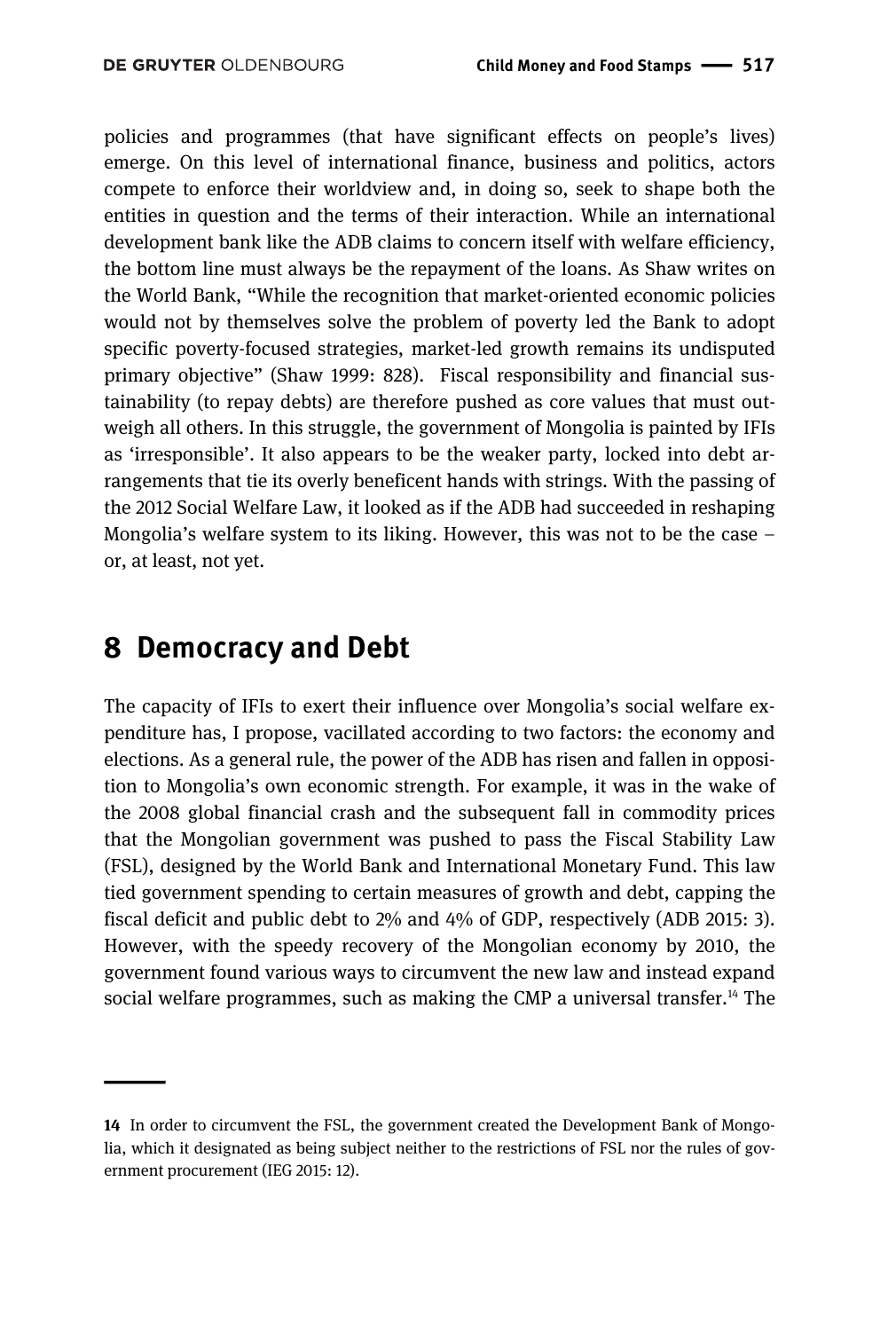ADB pushed back against such moves and encouraged the government to pass the Social Welfare Law it had designed during the economic downturn. This was lauded by the ADB as the beginning of the end of Mongolia's overly generous and financially irresponsible welfare system. The law introduced as its centrepiece a 'Poverty Targeted Benefit scheme' and also abolished the CMP. It was passed in 2012, but, despite the ADB's celebrations, Mongolia never actually put the law into practice and instead continued to distribute the popular CMP.

In 2012, the government had the confidence to brush off the concerns of IFIs thanks to GDP growth figures from 2011 that were some of the highest in the world: 17.291% (World Bank Figures 2019). The optimism of the Mongolian 'wolf economy' period, however, was short lived, and, in each of the subsequent five years, GDP went into reverse, dropping to a post 2009 low of 1.168% in 2016. Deflated by the effects of falling commodity prices and sharp drops in foreign direct investment in the country (by 55% in 2013 and 80% in 2014), Mongolia's soaring national debt and budget deficits are of serious concern to international development banks. Reports from 2015 by the World Bank, the ADB and other monitoring bodies, such as the Independent Evaluation Group (IEG), thus all make a point to criticise the ongoing existence of the CMP and its broad-brush approach to poverty alleviation.

Mongolia's swift establishment of a functioning democracy following the end of state socialism played a significant role in attracting international donors (Ulikpan et al. 2014: 24986) However, the second factor that limits the capacities of IFIs to enforce the policies that are written into loan agreements is the power of democratic elections. For example, Mongolia's brief economic recovery in 2010 that facilitated the circumvention of the FSL also coincided with an election campaign.

Furthermore, I argue that the main reason that Mongolia has never replaced the CMP with the Targeted Poverty Benefit is that any attempt to do away with the payments has proven to be politically costly, demonstrating that domestic politics, particularly in states such as Mongolia with "inclusive and stronger representative structures", may function "as a counterweight to global economic pressures" (Cook 2007: 45). The funding source of the CMP, in conjunction with its universality, have contributed to the programme's popularity among Mongolian *ger* district residents, especially those who have seen no other return from mining. Despite being a small amount of money, it is understood as a manifestation of people's basic right to participate in the profits of their land. Indeed, the general neglect to which *ger* district residents are subjected is suddenly taken very seriously in the lead up to elections, when politicians are forced to reckon with these citizens' significant voting power (Fox 2016). From this per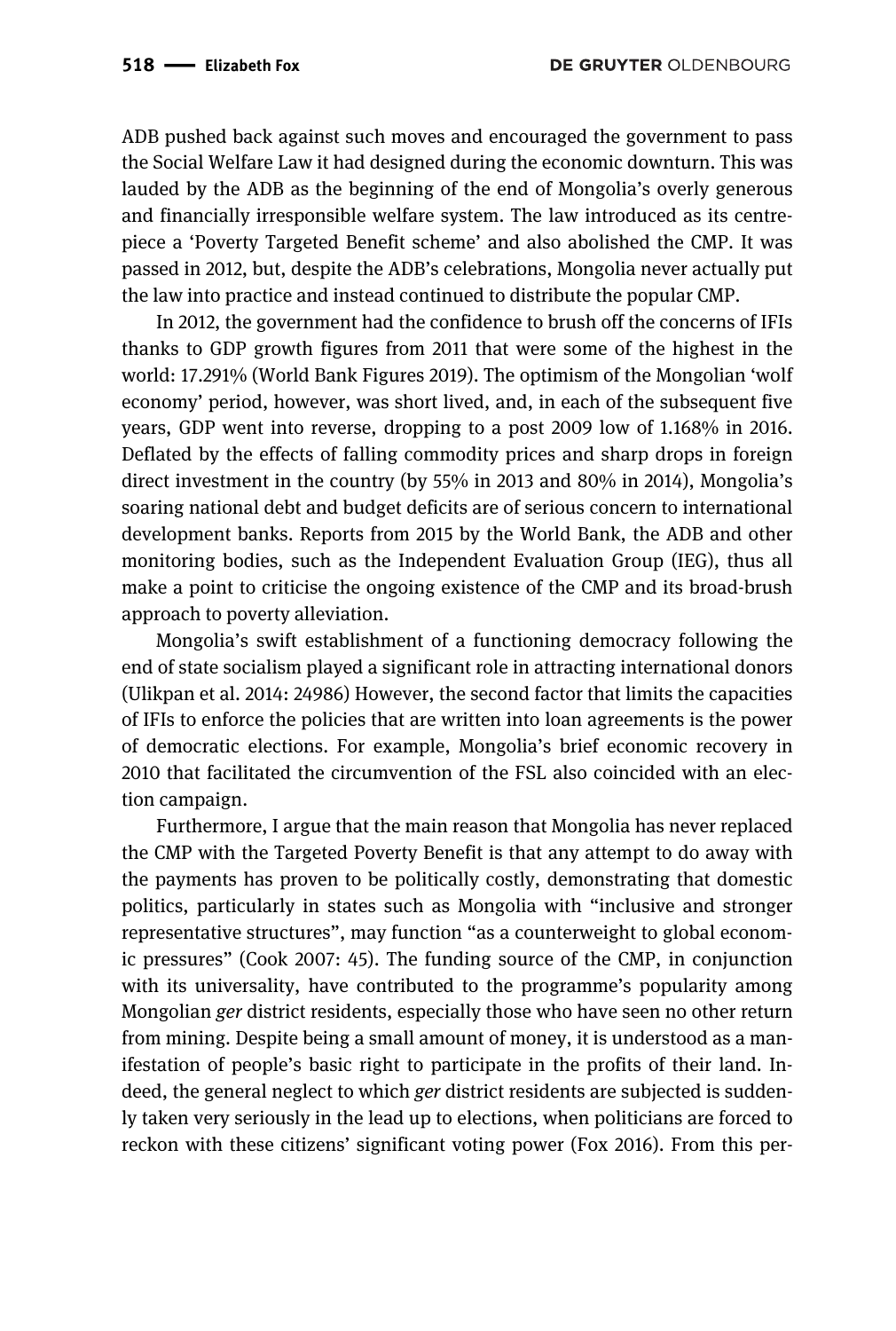spective, democracy and public protest play a role in limiting the power of IFIs to reshape Mongolia's welfare policies.

### **9 Conclusion**

Beyond providing insight into a unique, post-socialist welfare state that is long overdue, this paper contributes to the literature on both street-level welfare bureaucracy and the globalisation of social policy. Interweaving participant observation and ethnography with materials drawn from policy and funding documents, the paper presents a historically-informed analysis of two key social welfare programmes in Mongolia, revealing the ways that social policy is formed under multiple pressures, for example the weight of an IFI, such as the ADB, pitted against the political force exerted by a large voting bloc, such as ger district residents. The approach taken here demonstrates the importance of multi-scalar analyses for welfare policy research. For *ger* district residents, largely unaware of the role of the ADB in shaping Mongolia's welfare system, both the CMP and FSP are considered Mongolian government programmes. Thus, their complaints land at Ganbold's desk, who duly washes his hands of personal responsibility, referring to forces outside his control, such as the algorithm 'up there' that assesses their right to care. On the other hand, policy research carried out by IFIs routinely excludes the testimonies of welfare recipients and street-level bureaucrats. As this comparative study has demonstrated, the CMP, through its universality, provides an economic lifeline to many families in the *ger* district who, being rural-urban migrants, would struggle to access more restricted and regulated forms of assistance (such as FSP), even if in real terms they would be eligible. The supposed 'efficiency' of the FSP is thereby challenged by this study's ethnography and posited to be a euphemistic cover for the central aim of the ADB, which is to ensure that its loans are serviced, above all. In the clear absence of an equitable exploitation of Mongolia's natural wealth – the property of the nation – the CMP stands as living claim of future generations to a share of their lands' resources and should be understood therefore in moral, not only economic terms.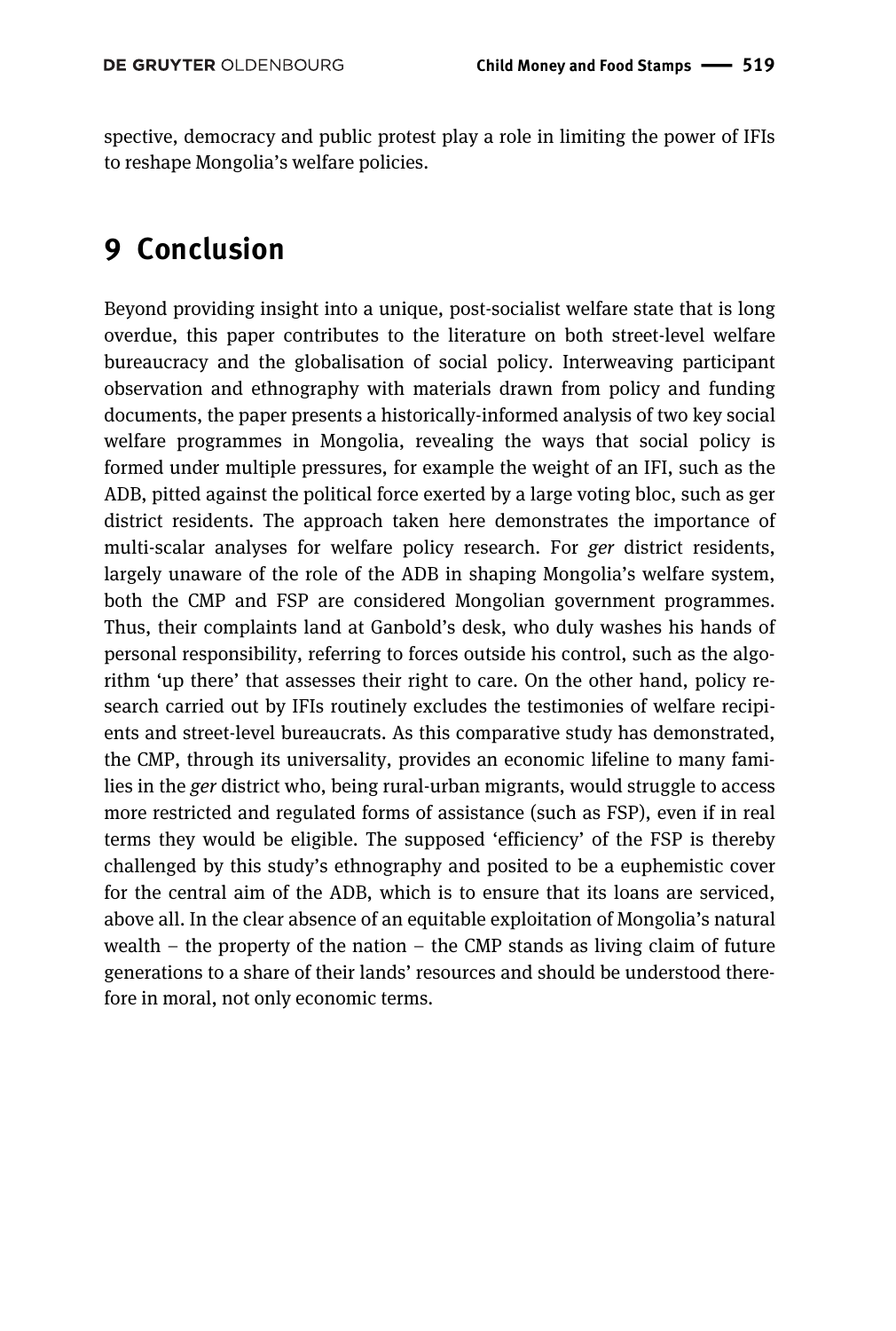### **Bibliography**

- ADB, Asian Development Bank (2015): *Proposed Policy-Based Loan Mongolia: Social Welfare Support Program.* Report and Recommendation of the President to the Board of Directors. Ulaanbaatar: Asian Development Bank.
- Araujo, M. Caridad (2006): *The Child Money Program and Properties of its Targeting Methodology*. Washington DC: The World Bank.
- Atwood, Christopher (2004): *Encyclopedia of Mongolia and the Mongol Empire.* Bloomington: Indiana University.
- Ben-Yehoyada, Naor (2015): "'Follow me, and I will make you fishers of men': the moral and political scales of migration in the central Mediterranean", *Journal of the Royal Anthropological Institute* 22: 183–202.
- Brochmann, Grete; Dølvik, Jon Erik (2018): "The Welfare State and International Migration: The European Challenge" in: Brent Greve (ed.): *Routledge Handbook of the Welfare State*. Routledge, 508–521.
- Bruun, Ole (2006): "Nomadic Herders and the Urban Attraction", in: Ole Bruun; Li Narangoa (eds.): *Mongols From Country to City: Floating Boundaries, Pastoralism and City Life in the Mongol Lands*. Copenhagen: Nordic Institute of Asian Studies, 185–211.
- Bulag, Uradyn (2009): "Mongolia in 2008: From Mongolia to Mine-golia", *Asian Survey* 49(1): 129–134.
- Byambadorj, Tseregmaa; Amati, Marco; Ruming, Kristian J. (2011): "Twenty-first Century Nomadic City: Ger Districts and Barriers to the Implementation of the Ulaanbaatar City Master Plan", *Asia Pacific Viewpoint* 52(2): 165–177.
- Campi, Alicia (2006): "The Rise of Cities in Nomadic Mongolia", in: Ole Bruun; Li Narangoa (eds.): *Mongols from Country to City: Floating Boundaries, Pastoralism and City Life in the Mongol Lands*. Copenhagen: Nordic Institute of Asian Studies, 21–55.
- Cerami, Alfio; Vanhuysse, Peter (2009): *Post-Communist Welfare Pathways: Theorizing Social Policy Transformations in Central and Eastern Europe*. London: Palgrave Macmillan.
- Chuluunbat, Narantuya; Empson, Rebecca (2018): "Networks and the Negotiation of Risk: Making Business Deals and People among Mongolian Small and Medium Businesses", *Central Asian Survey* 37(3): 419–437.
- Cook, Linda J. (2007): "Negotiating Welfare in Postcommunist States", *Comparative Politics* 40(1): 41–62.
- Deacon, Bob (1995): "Global Social Policy Actors and the Shaping of East European Welfare", *International Journal of Sociology* 25(1): 40–80.
- Deacon, Bob; Hulse, Michelle (1997): "The Making of Post-communist Social Policy: The Role of International Agencies," *Journal of Social Policy* 26(1): 43–62.
- Derrida, Jacques (2000): "Hostipitality", *Angelaki: Journal of the Theoretical Humanities* 5(3): 3–18.
- Dubois, Vincent (2010): *The Bureaucrat and the Poor: Encounters in French Welfare Offices.* Burlington: Ashgate.
- Dubois, Vincent (2014): "The State, Legal Rigor, and the Poor: The Daily Practice of Welfare Control", *Social Analysis* 58(3): 38–55.
- Dugarova, Esuna (2019): "Gender, Work, and Childcare in Kazakhstan, Mongolia, and Russia", *Social Policy Administration* 53(3): 385–400.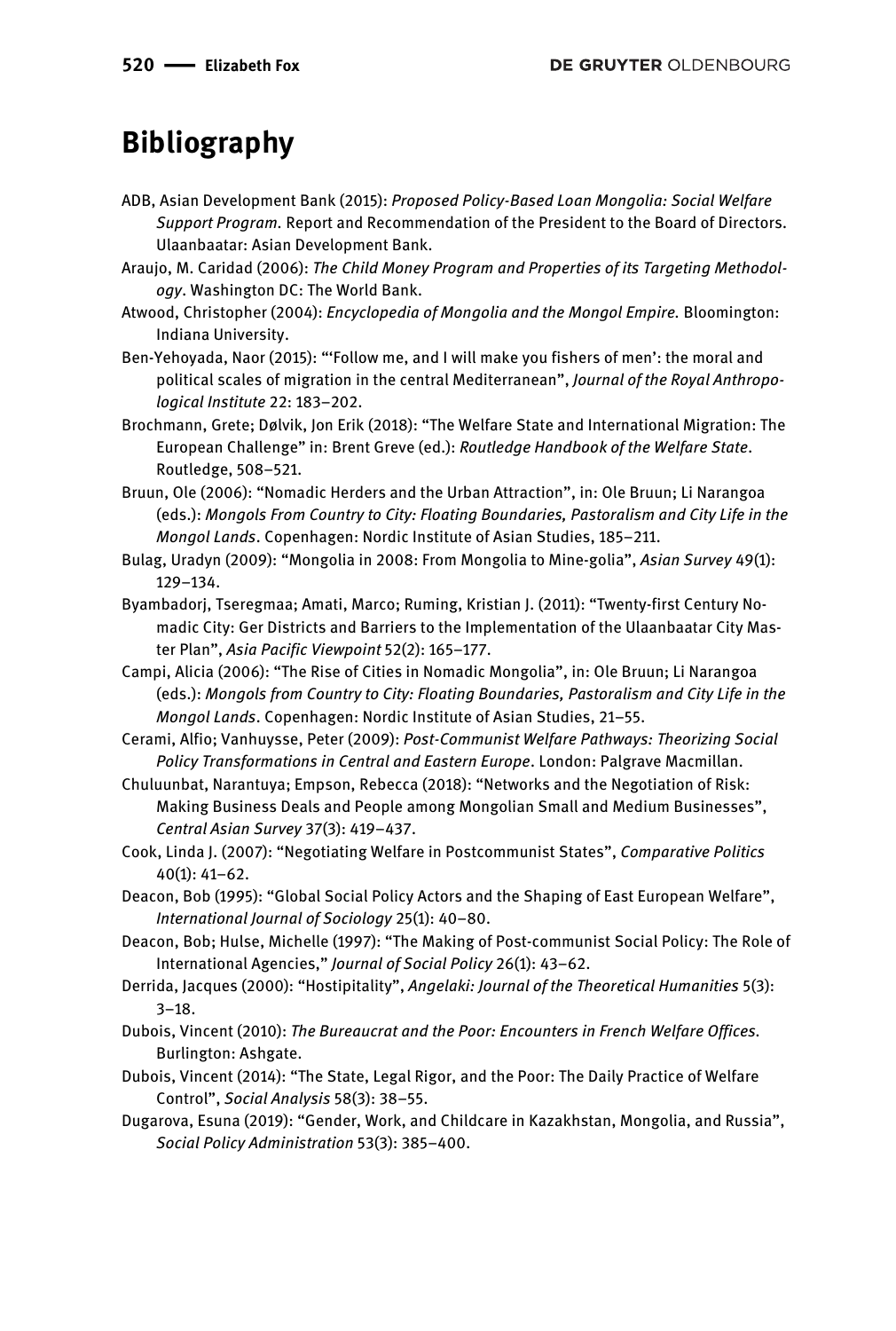- Fox, Elizabeth (2016): "The Road to Power", *Emerging Subjects Blog*. 24 August. Download at: https://blogs.ucl. ac.uk/mongolian-economy/2016/08/24/the-road-to-power/ (access on 1.12.2020).
- Fox, Elizabeth (2019a): Between Iron and Coal: Enacting Kinship, Infrastructure and Bureaucracy in the Ger Districts of Ulaanbaatar. PhD Thesis, University College London.
- Fox, Elizabeth (2019b): "Anticipating Relations: Beyond Reciprocity and Obligation in the Ger Districts of Ulaanbaatar, Mongolia", *The Cambridge Journal of Anthropology* 37(1): 32–46.
- Freeman, Gary (1986): "Migration and the Political Economy of the Welfare State", *The Annals* 485: 51–63.
- Gochoosuren, Bolormaa (2013): Transformation of Social Welfare Policy in Mongolia: 1990– 2010*.* Master's Thesis, Auckland University of Technology School of Social Sciences and Public Policy.
- Handler, Joel F. (2009): "Welfare, Workfare, and Citizenship in the Developed World", *Annual Review of Law and Social Science* 5: 71–90.
- Herzfeld, Michael (1992): *The Social Production of Indifference: Exploring the Symbolic Roots of Western Bureaucracy*. Chicago: University of Chicago Press.
- Hull, Matthew (2012a): "Documents and Bureaucracy", *Annual Review of Anthropology* 41: 251– 267.
- Hull, Matthew (2012b): *Government of Paper: The Materiality of Bureaucracy in Urban Pakistan*. Berkeley: University of California Press.
- Humphrey, Caroline; Sneath, David (1999): *The End of Nomadism? Society, State and Environment in Inner Asia*. Durham: Duke University Press.
- IEG, Independent Evaluation Group (2015): *Mongolia Country Program Evaluation: An Independent Evaluation.* Washington D.C.: The World Bank.
- IOM, Institute of Migration (2018): *Mongolia: Internal Migration Study.* Ulaanbaatar: International Organization for Migration.
- IPC-IG, International Policy Centre for Inclusive Growth; UNICEF, United Nations Children's Fund (2019): *Social Protection in Asia and the Pacific: Inventory of Non-Contributory Programmes.* Brasilia: International Policy Centre for Inclusive Growth.
- Jacob, Marie-Andrée (2007): "Form-Made Persons: Consent Forms as Consent's Blind Spot", *PoLAR: Political and Legal Anthropological Review* 30(2): 249-–268.
- Jolanta, Aidukaite (2006): "The Formation of Social Insurance Institutions of the Baltic States in the Post-Socialist Era", *Journal of European Social Policy* 16(3): 259–270.
- Joppke, Christian (1999): *Immigration and the Nation-state: The United States, Germany and Great Britain*. Oxford: Oxford University Press.
- Joppke, Christian (2010): *Citizenship and Immigration.* Cambridge: Polity.
- Kamata, Takuya; Reichert, James; Tsevegmid, Tumentsogt; Kim, Yohee; Sedgewick, Brett (2010): *Managing Urban Expansion in Mongolia: Best Practices in Scenario-Based Urban Planning.* Washington D.C.: The World Bank.
- Khosravi, Shahram (2009): "Sweden: Detention and Deportation of Asylum Seekers", *Race and Class* 50(4): 38–56.
- Kilby, Christopher (2006): "Donor Influence in Multilateral Development Banks: The Case of the Asian Development Bank", *The Review of International Organizations* 1(2): 173–195.
- Kilby, Christopher (2011): "Informal Influence in the Asian Development Bank", *The Review of International Organizations* 6: 223–276.
- Kornai, János (1997): "Editorial: Reforming the Welfare State in Postsocialist Societies", *World Development* 25(8): 1183–1186.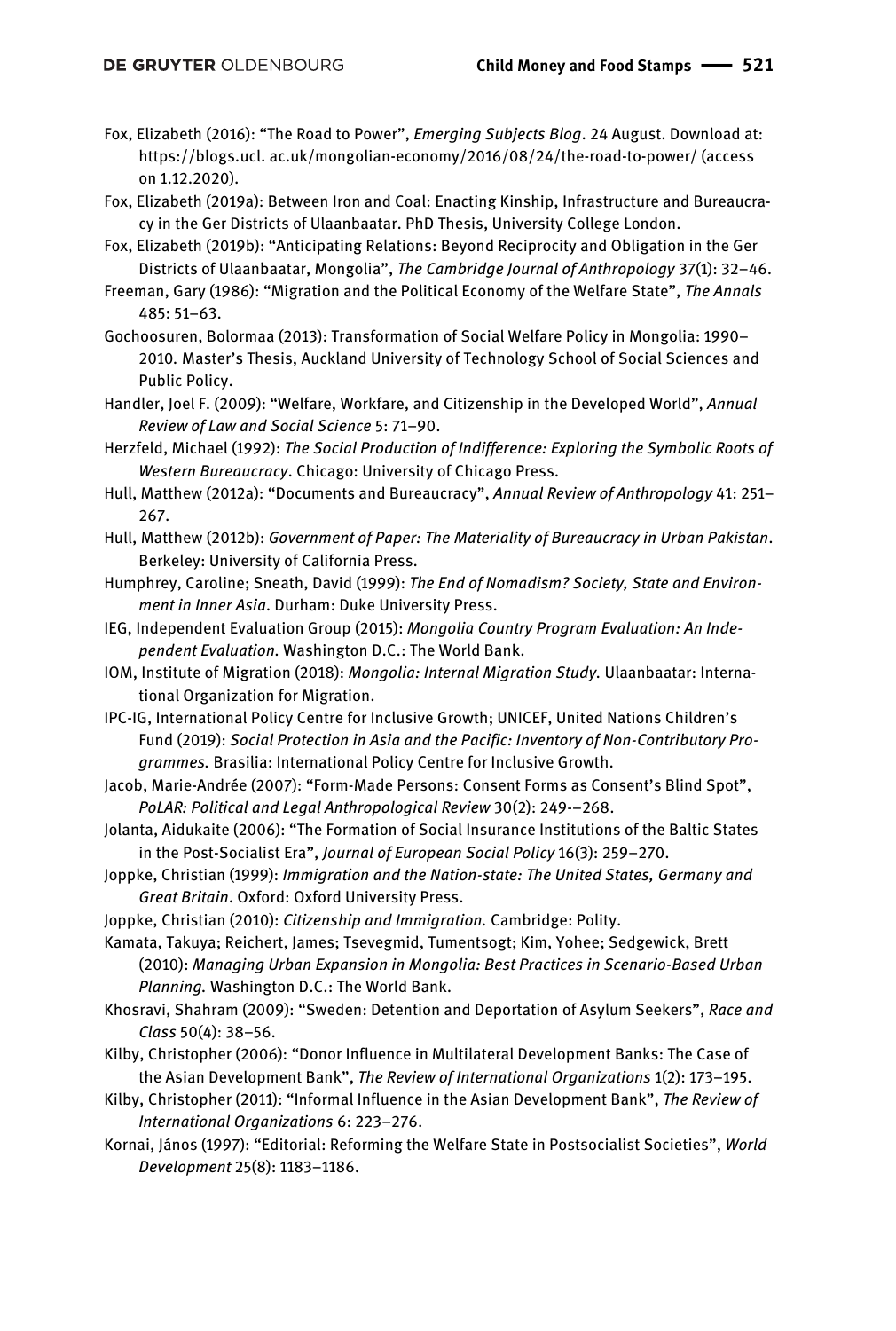Kuitto, Kati (2018): "Measuring Welfare Entitlement Generosity in Transitional Welfare States: The Case of Post-communist Countries in Central and Eastern Europe", *Social Indicators Research* 136: 203–224.

Lindskog, Benedikte V. (2014): "Natural calamities and 'the Big Migration': Challenges to the Mongolian health system in 'the Age of the Market'", *Global Public Health* 9(8): 880–893.

Lipsky, Michael (2010): *Street-Level Bureaucracy: Dilemmas of the Individual in Public Services*. New York: Russell Sage Foundation.

McKee, Martin; Healy, Judith; Falkingham, Jane (2002): *Health Care in Central Asia.* Buckingham: Open University Press.

Miller, Rick (2017): "Settling between Legitimacy and the Law: At the Edge of Ulaanbaatar's Legal Landscape", *Traditional Dwellings and Settlements Review* 29(1): 7–20.

Morgen, Sandra; Maskovsky, Jeff (2003): "The Anthropology of Welfare 'Reform': New Perspectives on U.S. Urban Poverty in the Post-Welfare Era", *Annual Review of Anthropology* 32: 315–338.

Morris, Lydia (2019): "'Moralising' Welfare and Migration in Britain: A Backdrop to Brexit", *European Societies* 21(1): 76–100.

Namdaldagva, Oyut-Erdene (2014): "Social Work in Mongolia", in: Christian Aspalter (ed.): *Social Work in East Asia*. Surrey: Ashgate, 33–52.

- Nixson, Frederick; Walters, Bernard (2006): "Privatization, Income Distribution, and Poverty: The Mongolian Experience", *World Development* 34(9): 1557–1579.
- Park, Hogeun; Fan, Peilei; Ranjeet, John; Ouyand, Zutao; Chen, Jiquen (2019): "Spatiotemporal changes of informal settlements: Ger districts in Ulaanbaatar, Mongolia", *Landscape and Urban Planning* 191 (Article 103630): 1–13.

Plueckhahn, Rebekah; Terbish, Bayartsetseg (2018): "Negotiation, Social Indebtedness, and the Making of Urban Economies in Ulaanbaatar", *Central Asian Survey* 37(3): 438–456.

Rosenberg, Dorothy J. (1991): "Shock Therapy: GDR Women in Transition from a Socialist Welfare State to a Social Market Economy", *Signs* 17(1): 129–151.

Rosenberger, Sieglinde; Koppes, Sabine (2018): "Claiming Control: Cooperation with Return as a Condition for Social Benefits in Austria and the Netherlands", *Comparative Migration Studies* 6(26): 1–18.

Save the Children (2013): Shifting Livelihoods: Trends of Pastoralist Drop-Out and Rural to Urban Migration in Mongolia. Ulaanbaatar: Save the Children.

Schneider, Jo Anne (2001): "Social Welfare and Welfare Reform", *American Anthropologist* 103(3): 705–713.

Schumacher, Gijs; Kersbergen, Kees van (2016): "Do Mainstream Parties Adapt to the Welfare Chauvinism of Populist Parties?", *Party Politics* 22(3): 300–312.

Scott, James C. (1998): *Seeing Like a State: How Certain Schemes to Improve the Human Condition Have Failed*. New Haven: Yale University Press.

Shaw, Judith (1999): "A World Bank Intervention in the Sri Lankan Welfare Sector: The National Development Trust Fund", *World Development* 27(5): 825–838.

Smith, Richard J. (2015): "Ending Poverty in Mongolia: From Socialism to Social Development", *International Journal of Social Welfare* 24(2): 159–169.

Sneath, David (2006): "The Rural and the Urban in Pastoral Mongolia", in: Ole Bruun; Li Narangoa (eds.): *Mongols from Country to City: Floating Boundaries, Pastoralism and City Life in the Mongol Lands*. Copenhagen: Nordic Institute of Asian Studies, 140–161.

Stubbs, Paul (2002): "Globalisation, Memory and Welfare Regimes in Transition: Towards an Anthropology of Transnational Policy Transfers", *Journal of Social Welfare* 11(4): 321–300.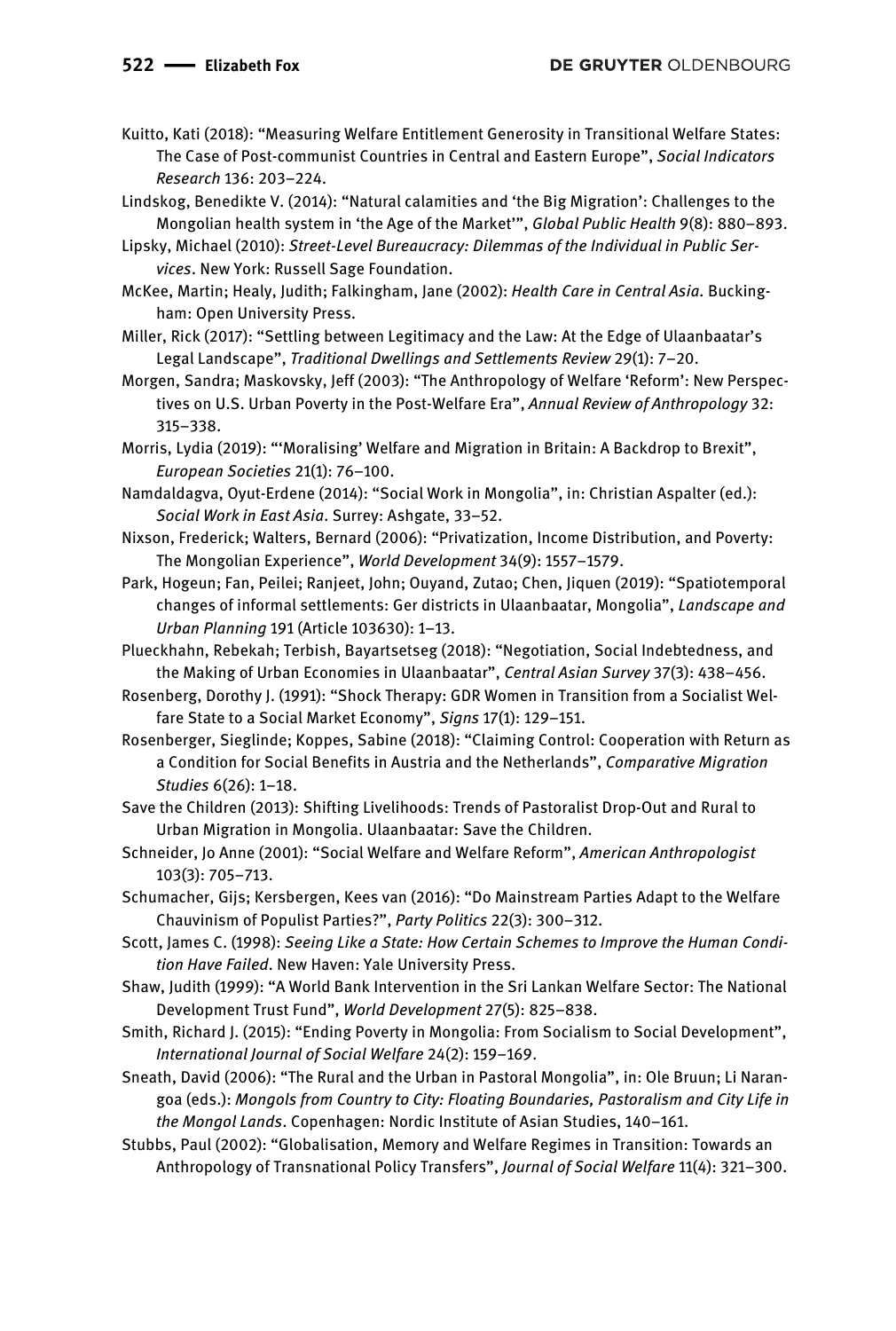Tekleselassie, Abebayehu A.; Johnstone, Bruce (2004): "Means Testing: The Dilemma of Targeting Subsidies in African Higher Education", *Journal of Higher Education in Africa/Revue de l'enseignement supérieur en Afrique* 2(2): 135–158.

Terbish, Bayartsetseg; Lietaert, Ine; Roets, Griet (2020): "Shifting senses of solidarity and belonging in the internal migration pathways of citizens in ger areas in Ulaanbaatar: A social work perspective", *International Social Work* 16.06.2020 [online]: 1–14.

Terbish, Bayartsetseg; Rawsthorne, Margot (2016): "Social Exclusion in Ulaanbaatar City Mongolia", *Asia Pacific Journal of Social Work and Development* 26(2–3): 88–101.

The Diplomat (2018): "Small- and Medium-Sized Outrage Building Over Corruption in Mongolia", 6.11.2018. Download at: https://thediplomat.com/2018/11/small-and-mediumsized-outrage-building-over-corruption-in-mongolia/ (access on 1.12.2020).

Ulikpan, Anar; Mirzoev, Tolib; Jimenez, Eliana; Malik, Asmat; Hill, Peter S. (2014): "Central Asian Post-Soviet Health Systems in Transition: Has Different Aid Engagement Produced Different Outcomes?", *Global Health Action* 7: 24978–24996.

UNESCAP, United Nations Economic and Social Commission for Asia and the Pacific (2009): *Social Protection in Asian Cities: Regional Trends, Issues and Practices in Urban Poverty Reduction.* Bangkok: UNESCAP, 55–76.

UNICEF, United Nations Children's Fund (2016): Understanding and Addressing the Impact of Air Pollution on Children's Health in Mongolia. Ulaanbaatar: UNICEF.

UNICEF, United Nations Children's Fund (2017): Danger in the Air: How Pollution can Affect Brain Development in Young Children. New York: UNICEF.

Upton, Caroline (2010): "Introduction: Focus on Mongolia", *Central Asian Survey* 29(3): 243– 249.

Valenta, Marka; Thorshaug, Kristin (2011): "Failed Asylum-Seekers' Responses to Arrangements Promoting Return: Experiences from Norway", *Refugee Survey Quarterly* 30(2): 1– 23.

Verdery, Katherine (1996): *What Was Socialism, And What Comes Next?* Princeton: Princeton University Press.

Wheeler, Alan (2004): "Moralities of the Mongolian 'Market': A Genealogy of Trade Relations and the Zah Zeel", *Inner Asia* 6(1): 215–238.

World Bank (n.d.): Measuring Income and Poverty Using Proxy Means Tests. PMT-based Social Registries. Dhaka: World Bank Group.

World Bank (2015): Review of Program Design and Beneficiary Profiles of Social Welfare Programs in Mongolia. Ulaanbaatar: World Bank Group.

World Bank (2020): World Bank National Accounts Data, and OECD National Accounts Data Files, GDP Growth (Annual %) - Mongolia {Data File}. Retrieved from https://data.worldbank.org/indicator/NY.GDP.MKTP.KD.ZG?locations=MN (access on 4.01.2021).

Yeung, Ying; Howes, Stephen (2015): Resources-to-Cash: A Cautionary Tale from Mongolia*.* Development Policy Centre Discussion Paper #42, Crawford School of Public Policy, The Australian National University Canberra.